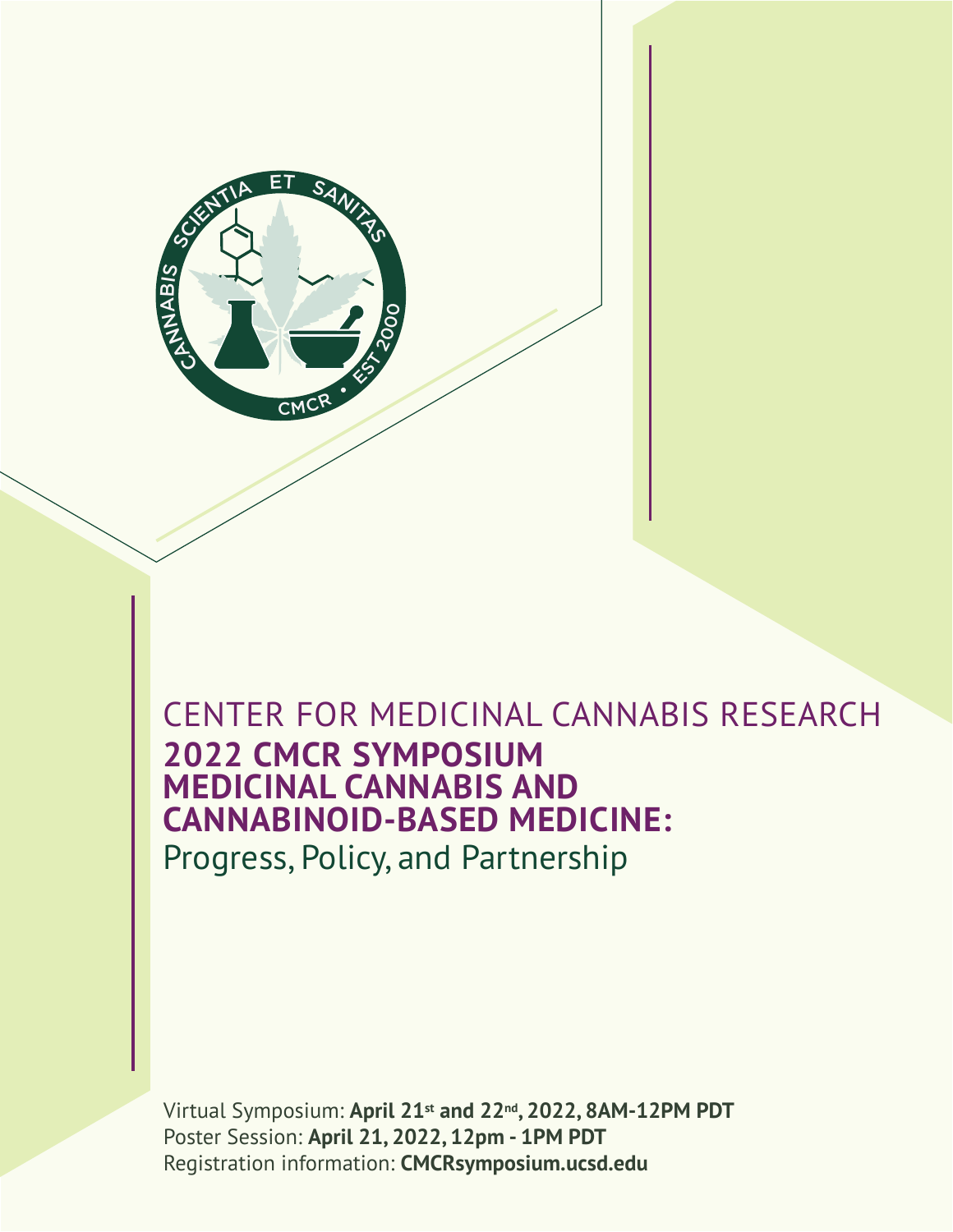## Welcome

The University of California Center for Medicinal Cannabis Research (CMCR) is delighted to welcome you to the 2022 CMCR Symposium on 'Medicinal Cannabis and Cannabinoid-Based Medicine: Progress, Policy, and Partnership.' Our two-day, virtual conference will provide in-depth discussion with leaders in the fields of basic and clinical science discovery and therapeutics, the changing landscape of the cannabis industry, and the outlook of the regulatory environment impacting this research. As cannabis, cannabinoids, and the endocannabinoid system continue to increase their footprint on scientific and societal landscape, this annual symposium will continue to facilitate a meaningful dialogue between academic researchers and other important stakeholders, including business leaders involved with the production and commercialization of cannabis products; state and national policymakers and regulators; public and private funding agencies; clinicians and consumers. And in that spirit, we are thrilled to launch the 2022 CMCR Symposium with the presentation of the CMCR Pioneer in Medicinal Cannabis Research Award to Dr. Daniele Piomelli and the CMCR Award for Advancing Cannabis and Cannabinoids as Therapeutics to Dr. Donald Abrams. Their contributions will set the stage for presentations of bench-to-bedside research in the cannabis space and explorations of how we can work together with the cannabis industry, cannabis consumers, policymakers and funding agencies to improve our ability to apply scientific methodologies to answer the very questions about cannabis that the public is asking and that science is leading us to. We are pleased that you can join us.

Igor Grant, MD Director, CMCR

David J. Grelotti, MD Scientific Chair, 2022 CMCR Symposium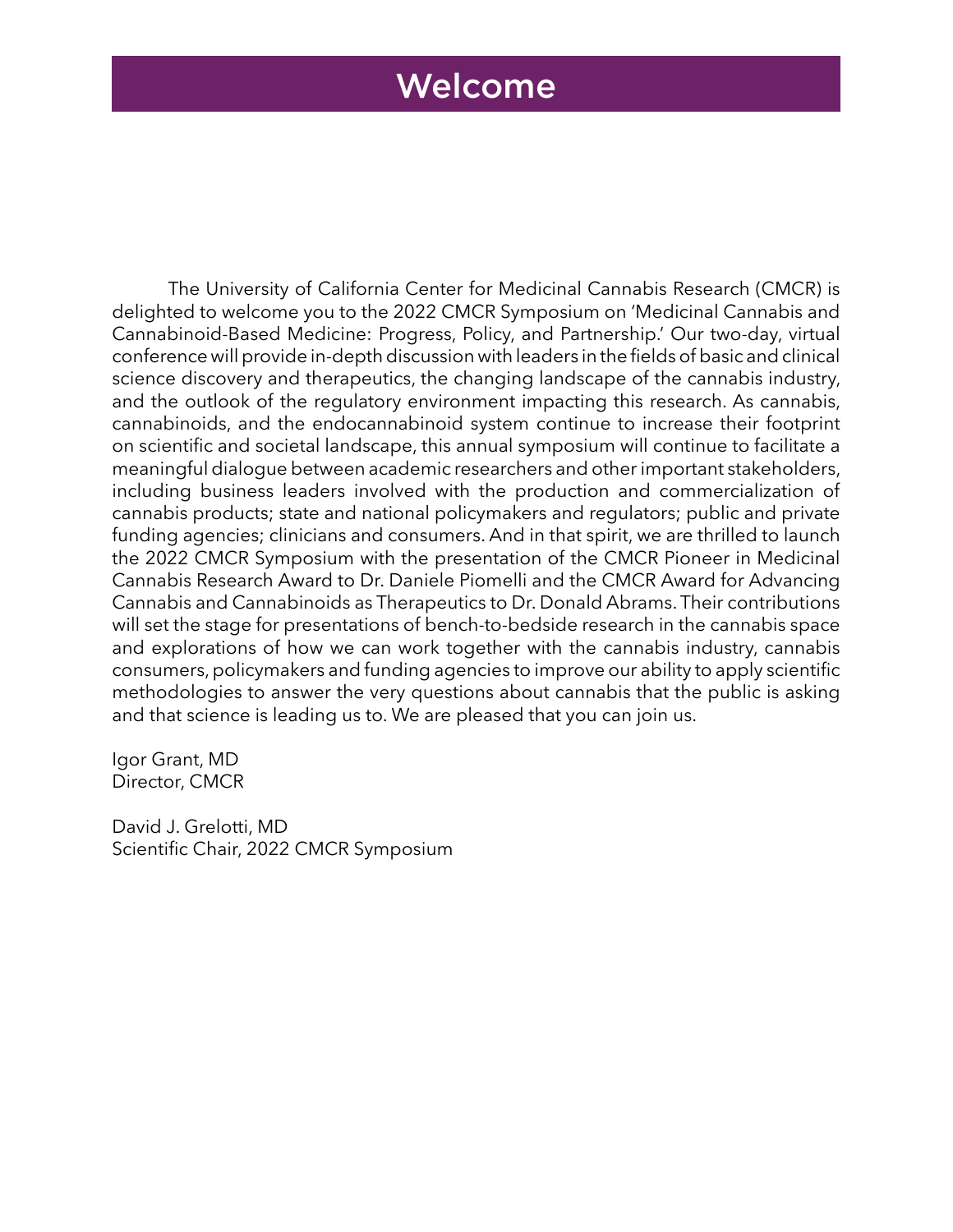## About

#### **Overview**

Established in 2000, the UC Center for Medicinal Cannabis Research (CMCR) has been at the forefront of advancing science and policy relating to the potential clinical benefits, and limitations, of cannabis and cannabinoids as medicine. The CMCR has conducted key studies regarding the short-term benefits of cannabis for the treatment of neuropathic pain and spasticity, and currently has an active, on-going program of research. Over the years the Center has established close and productive relationships with key Federal and State agencies, has significantly impacted policy, and remains a national leader in the field.

#### **Mission**

The mission of the Center for Medicinal Cannabis Research (CMCR) is to accelerate high quality scientific studies intended to ascertain the medical safety and efficacy of cannabis and cannabinoid products and examine alternative forms of administration. More broadly, the CMCR is concerned with the health effects of cannabis. This includes advancing cannabinoid science via the awarding of grant funding, establishment of data and sample repositories, and facilitating assessment and laboratory harmonization. The Center aims to be a model resource for health policy planning by virtue of its close collaboration with federal, state, and academic entities, as well as to act as a conduit for educating medical professionals and the public regarding the responsible use of cannabis/cannabinoids as medicine.

## **Sponsors**

The CMCR wishes to acknowledge the following for support of our work, including the objectives of this Symposium.

> **State of California National Institutes of Health Wholistic Research and Education Foundation UC San Diego Greenwich Biosciences and our multiple individual supporters**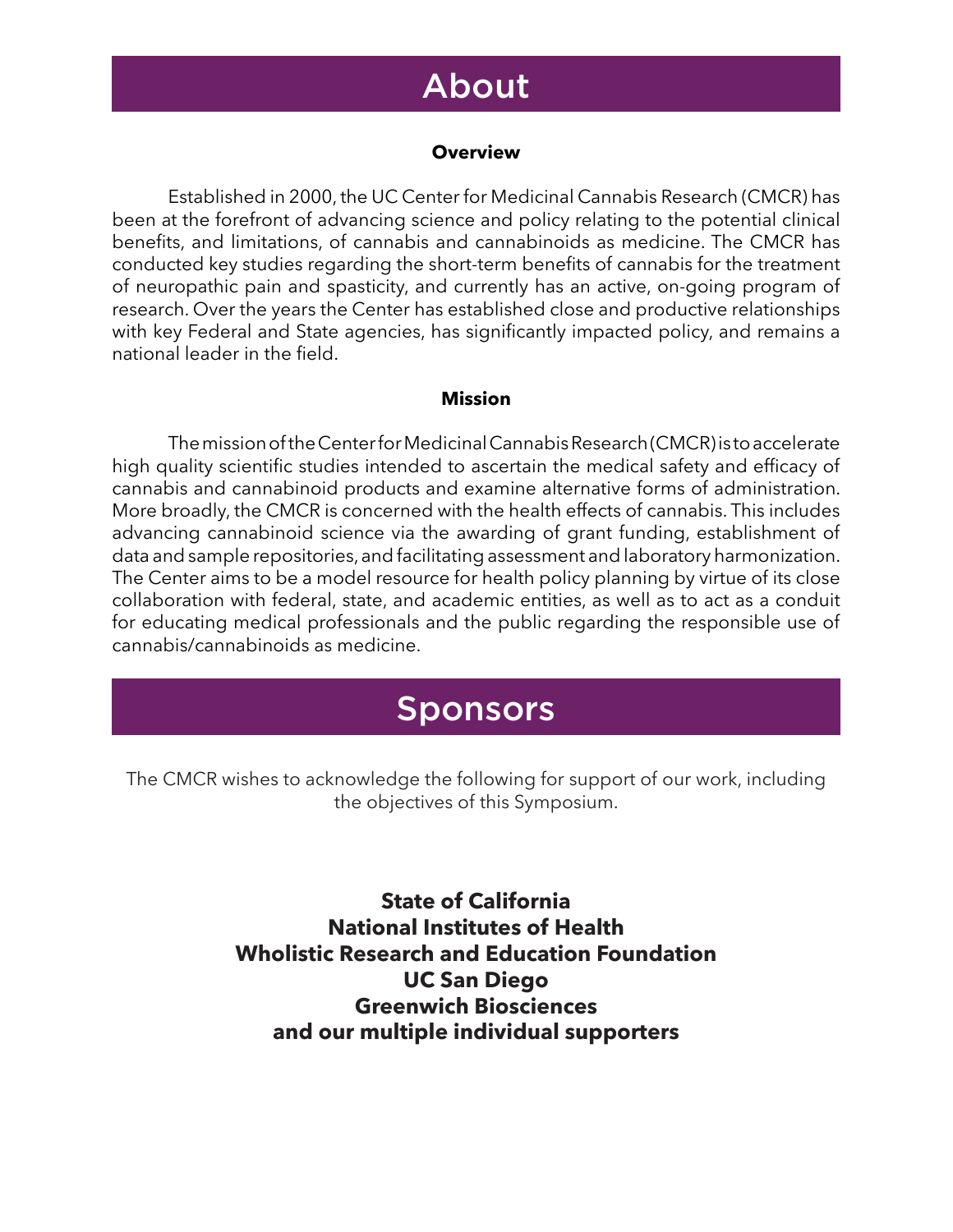#### 8:00am - 8:05am

#### **Welcome from the CMCR Director Igor Grant, MD**

Distinguished Professor of Psychiatry, UC San Diego Director, Center for Medicinal Cannabis Research

#### 8:05am - 8:40am

#### **2022 CMCR Pioneer in Medicinal Cannabis Research Award Presentation of Award and Keynote Address**

*This award honors leaders in cannabis and cannabinoid research conducting basic and translational research of cannabinoids, other constituents of cannabis, and the endocannabinoid system. The recipient's work has led to significant advancements in our understanding of the mechanism and physiological effects of cannabinoids and related compounds. For groundbreaking discoveries related to the endocannabinoid system, the 2022 CMCR Pioneer in Medicinal Cannabis Research Award is awarded to:*

#### **Daniele Piomelli, PhD, MD (hon)**

Distinguished Professor, Anatomy & Neurobiology, UC Irvine School of Medicine, Louise Turner Arnold Chair in Neurosciences, UC Irvine

#### **Trekking on the Endocannabinoid Trail**

The pioneering work of Dr. Piomelli brought clarity to the complexity of the endocannabinoid system and its relevance to health and disease. In addition to his scientific discoveries, the scientific community and our society in general have greatly benefited from his leadership.

#### 8:40am - 9:15am

#### **2022 CMCR Award for Advancing Cannabis and Cannabinoids as Therapeutics Presentation of Award and Keynote Address**

*This award honors those whose work has led to significant changes in our knowledge of or an expansion to the therapeutic use of cannabis and cannabinoid-based medicines. Recipients come from a diverse array of backgrounds, including drug development, medicine, public policy, and advocacy. For advancing clinical trial work in integrative medicine, the 2022 CMCR Award for Advancing Cannabis and Cannabinoids as Therapeutics is awarded to:*

#### **Donald Abrams, MD**

Professor of Clinical Medicine, UCSF

#### **Conducting Clinical Cannabis Research Tribulations and Trials**

The pioneering work of Dr. Abrams bridged anecdotal accounts of the benefits of medicinal cannabis with the best practices in clinical research and clinical medicine. As a result, Dr. Abrams expanded options to alleviate the suffering of those from complex medical conditions.

#### 9:15am - 9:20am - **5-minute break**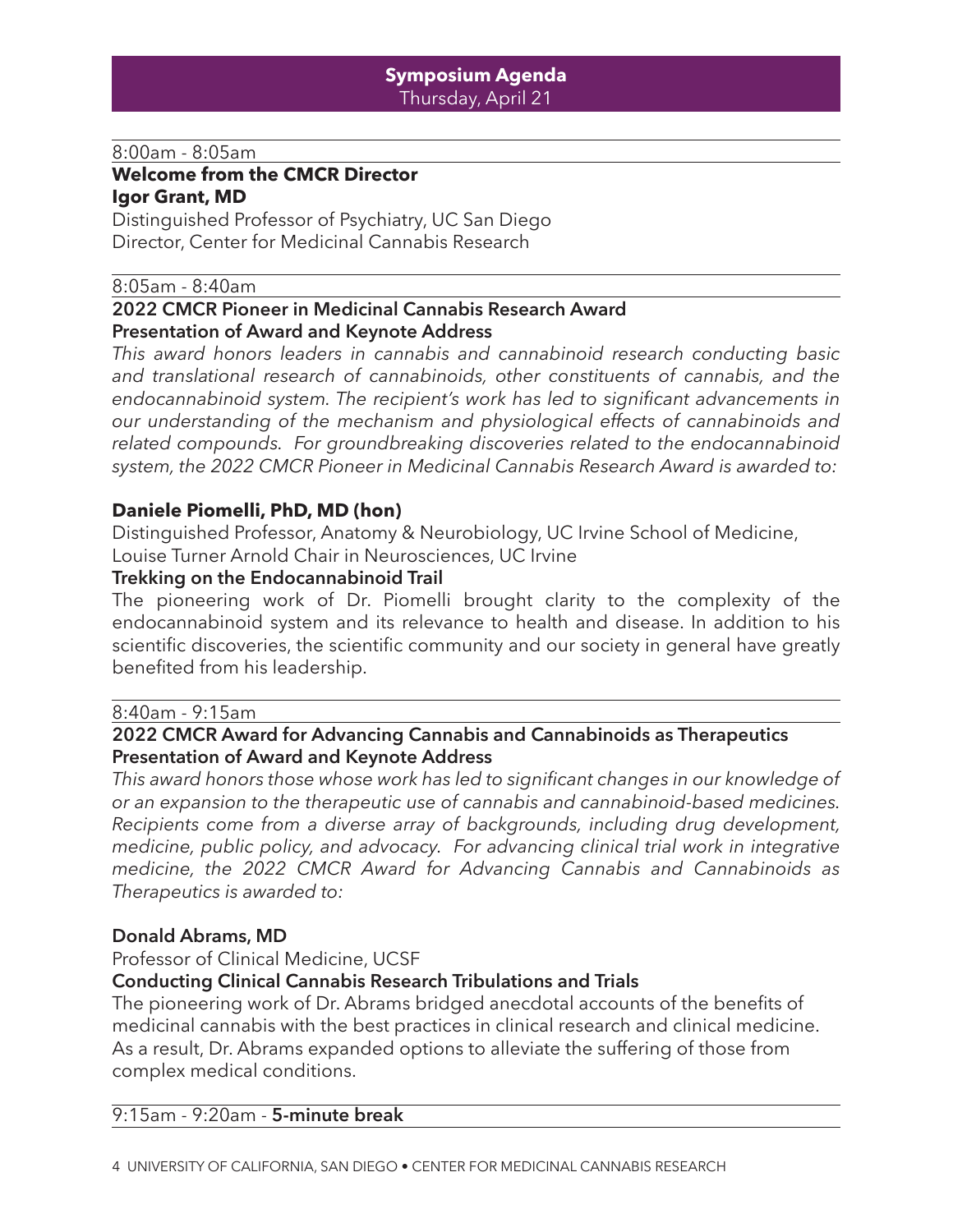#### **Symposium Agenda** Thursday, April 21

#### **Moderated panel discussion and Q&A**

2022 CMCR Symposium Award Recipients and Previous Award Recipients

9:20am - 9:55am

#### **Moderator**:

#### **Igor Grant, MD**

Distinguished Professor of Psychiatry, UC San Diego Director, Center for Medicinal Cannabis Research

#### **Panelists:**

#### **Daniele Piomelli, PhD, MD (hon)**

2021 Recipient of the CMCR Pioneer in Medicinal Cannabis Research Award **Donald Abrams, MD**

2021 Recipient of the CMCR Award for Advancing Cannabis and Cannabinoids as **Therapeutics** 

#### **Raphael Mechoulam, PhD**

2019 Recipient of the CMCR Pioneer in Medicinal Cannabis Research Award **Geoffrey Guy, MD**

2019 Recipient of the CMCR Award for Advancing Cannabis and Cannabinoids as **Therapeutics** 

#### 9:55am - 10:00am - **5-minute break**

#### **CMCR Special Lecture**

10:00am - 10:20am

#### **Raphael Mechoulam, PhD**

Professor of Medicinal Chemistry, Hebrew University of Jerusalem Endogenous Anandamide-like Compounds

10:20am - 10:30am

**Q&A with Dr. Mechoulam, PhD**

## **Moderator**:

#### **Igor Grant, MD**

Distinguished Professor of Psychiatry, UC San Diego Director, Center for Medicinal Cannabis Research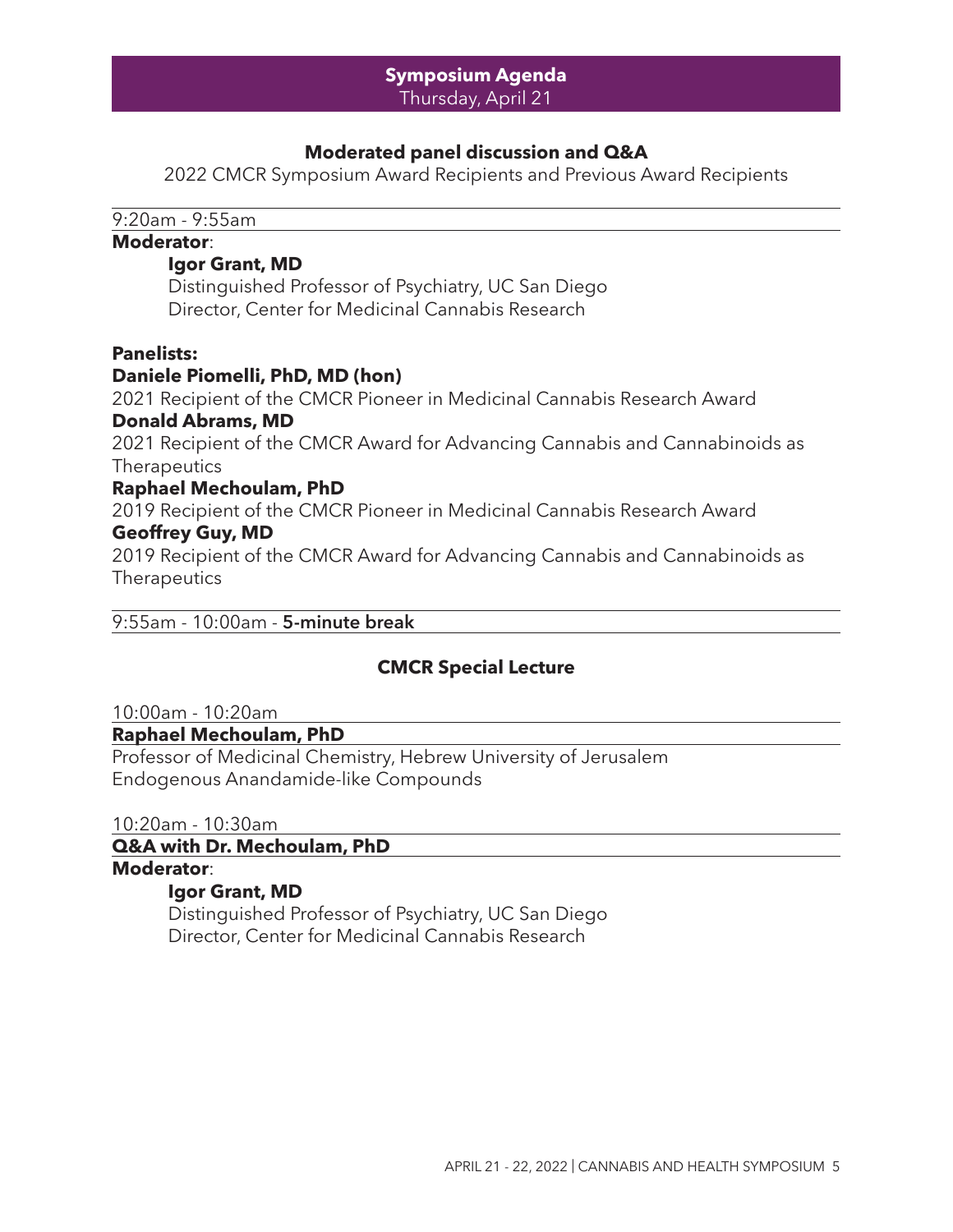### **Moderated panel discussion and Q&A:**

Update on Federal Activities Affecting Cannabis Research

10:30am -11:50am

#### **Moderator:**

#### **Steve Gust, PhD**

Advisor to Center for Medicinal Cannabis Research

#### **Panelists:**

The invited federal stakeholders will discuss future directions in regulatory policy related to medicinal cannabis, funding for medicinal cannabis research, and access to cannabis and cannabanoids for research purposes.

#### **Trelaine Ito, MS**

Deputy Appropriations Director and Legislative Assistant Office of U.S. Senator Brian Schatz (D-HI) *Congressional Actions Related to Cannabis Affecting Research* **David Shurtleff, PhD**

National Center on Complementary and Integrative Health (NCCIH), NIH *Cannabinoid Research at NIH*

#### **Cassandra Taylor, PhD**

Chemist, Botanical Review Team Office of Pharmaceutical Quality, Center for Drug Evaluation and Research, FDA *FDA Role in Regulation of Cannabis*

#### **Richard (Rik) Kline, PhD**

Chief, Chemistry and Pharmaceutics Branch, NIDA *Role of the NIDA Drug Supply Program in providing cannabis products for research*

#### **Reflections on the Session and Introduction to the Poster Session**

11:50am - 11:55am

#### **Igor Grant, MD**

Distinguished Professor of Psychiatry, UC San Diego Director, Center for Medicinal Cannabis Research

#### **David J. Grelotti, MD**

Associate Professor of Psychiatry, UC San Diego Scientific Chair, 2022 CMCR Symposium

#### 11:55am - 12:00pm - **5-minute break**

12:00pm - 1:00pm **2022 Poster Session Breakout Rooms**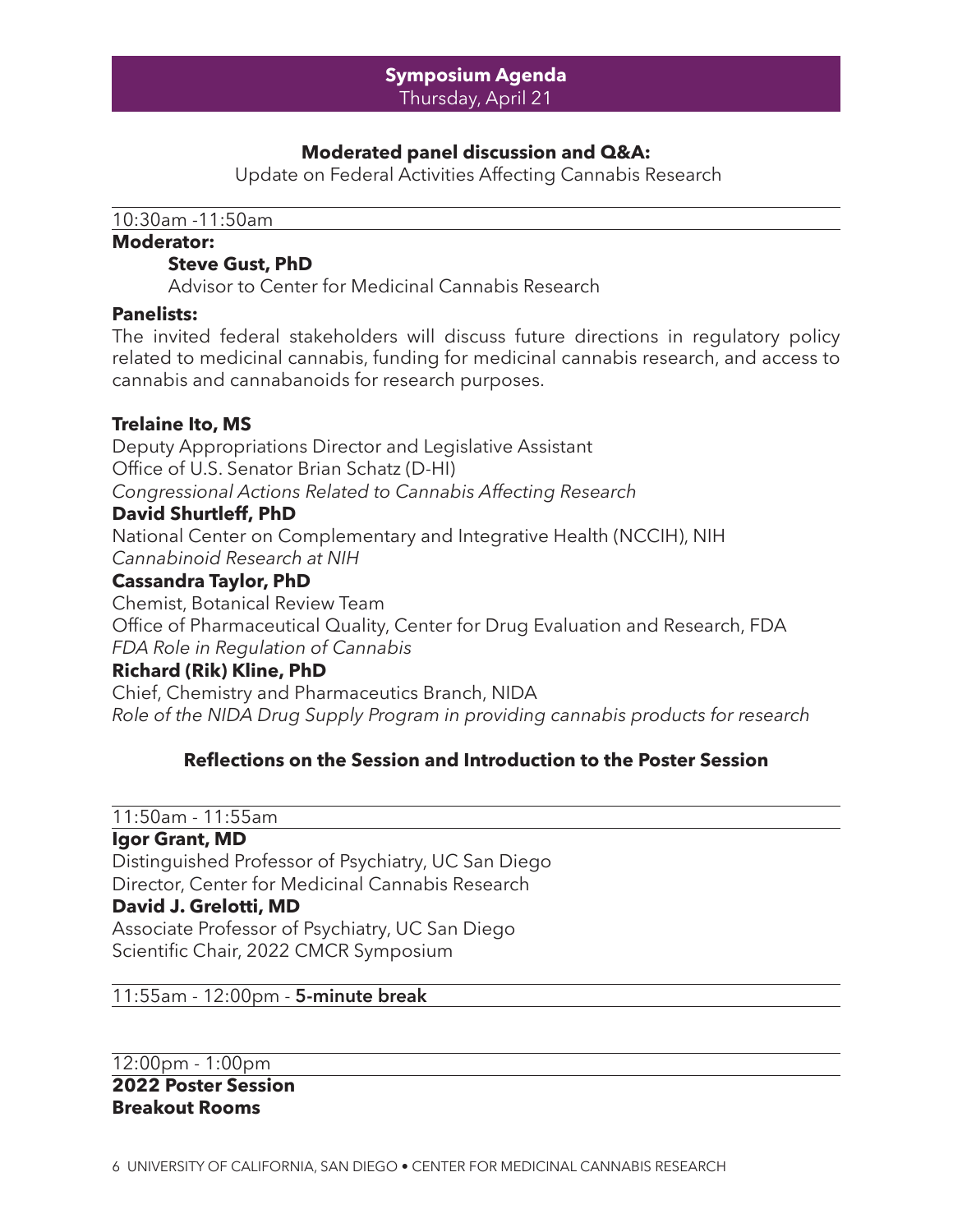#### **Symposium Agenda** Friday April 22, 2022

#### **CMCR Special Lectures**

Neuroprotective Effects of Cannabinoids: Evidence from PTSD

#### 8:00am - 8:15am

#### **Leah Mayo, PhD**

Assistant Professor, Centre for Social and Affective Neuroscience, Linköping University *Protective Effects of Elevated Anandamide During Stress Exposure*

#### 8:15am - 8:30am

#### **Christine Rabinak, PhD**

Associate Professor, Department of Pharmacy Practice, Wayne State University *Cannabinoid Modulation of Corticolimbic Activation to Threat*

8:30am - 8:45am

#### **Marcel Bonn-Miller, PhD**

Assistant Professor, Department of Psychiatry, University of Pennsylvania *Smoked Cannabis and PTSD*

8:45am - 8:55am

#### **Q&A with Dr. Mayo, Dr. Rabinak and Dr. Bonn-Miller Moderator:**

#### **Arpi Minassian, PhD**

Clinical Professor of Psychiatry, Chief, Psychiatry Embedded Services

#### 8:55am - 9:00am - **5-minute break**

#### **CMCR Special Lectures**

Cannabinoids and COVID-19

### 9:00am - 9:15am

#### **Michelle Sexton, ND**

Adjunct Assistant Professor of Anesthesiology, UC San Diego *Cannabis and COVID-19 Infection*

#### 9:15am - 9:30am

#### **José Alexandre S. Crippa, MD, PhD**

Professor of Neuroscience and Behavior, Ribeirão Preto School of Medicine, University of São Paulo *Cannabidiol (CBD) and COVID-19*

9:30am - 9:40am

**Q&A with Dr. Sexton and Dr. Crippa Moderator: Ajay Bharti, MD**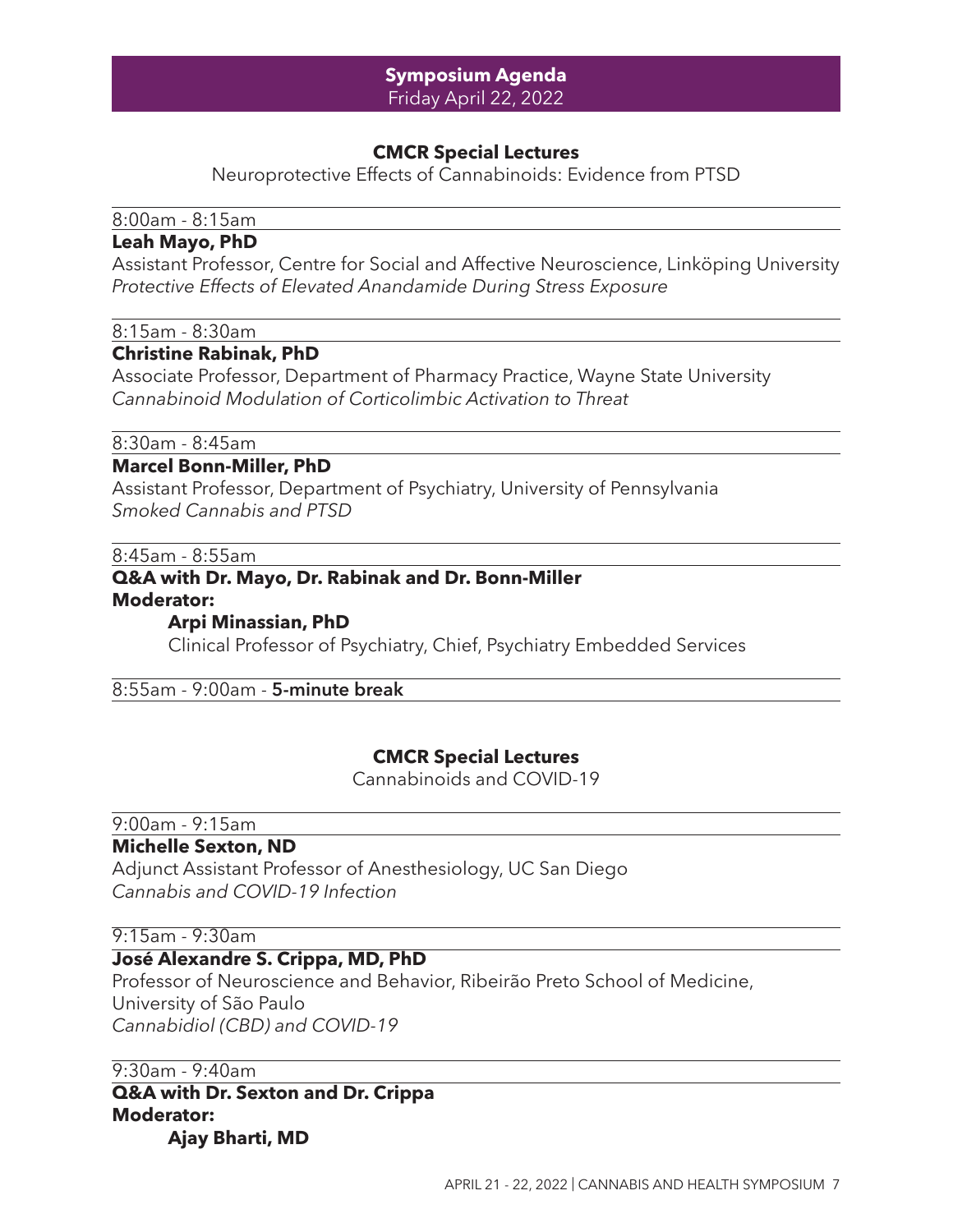#### **Symposium Agenda** Friday April 22, 2022

#### **CMCR Special Lecture**

FAAH inhibitor in the Treatment of Cannabis Use Disorder

#### 9:40am - 9:55am

#### **Deepak D'Souza, MD**

Professor of Psychiatry, Yale University School of Medicine *Blunting Cannabis Use Disorder by Targeting the Endocannabinoid System*

9:55am - 10:00am

**Q&A with Dr. D'Souza**

#### **Moderator:**

#### **Giordano De Guglielmo, PharmD, PhD**

Assistant Professor, UC San Diego

10:00am - 10:05am - **5-minute break**

#### **Moderated panel discussion and Q&A:**

Promoting Industry and University Partnership to Enhance Cannabis Research

10:05am - 10:55am

#### **Moderator**:

#### **Igor Grant, MD**

Distinguished Professor of Psychiatry, UC San Diego Director, Center for Medicinal Cannabis Research

#### **Panelists:**

Panelists will be invited to discuss partnerships between universities and the cannabis industry, providing models and exploring synergies.

#### **Mahmoud ElSohly, PhD**

Professor of Pharmaceutics and Drug Delivery, School of Pharmacy, University of Mississippi (UM),

Director of the National Institute on Drug Abuse (NIDA) Marijuana Project **Josh Hoerner, PhD**

General Manager of Purisys LLC, Vice President and Head of Noramco R&D Purisys LLC, Noramco LLC

#### **Mark A. Ware BA MBBS MRCP MSc ICD.D**

Chief Medical Officer, Canopy Growth Corporation

#### 10:55am - 11:00am - **5-minute break**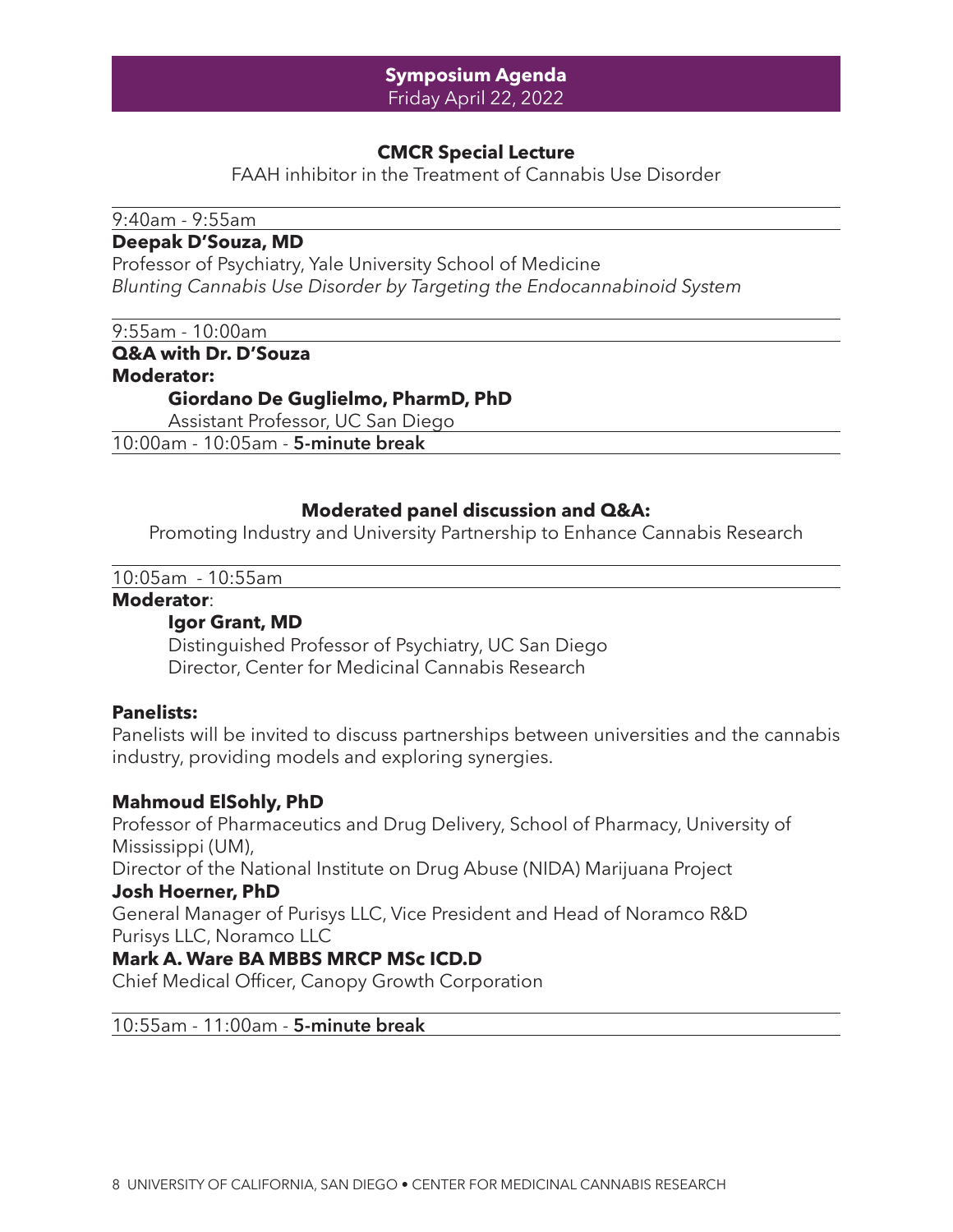#### **Symposium Agenda** Friday April 22, 2022

#### **Moderated panel discussion and Q&A:**

Early Experience of Federally Licensed Growers

11:00am - 11:45am

#### **Moderator**:

#### **Tom Marcotte, PhD**

Professor of Psychiatry, UC San Diego Co-Director, Center for Medicinal Cannabis Research

#### **Panelists:**

*Representatives from DEA-licensed cannabis growers will discuss their early experience and future goals to produce cannabis and cannabinoid-based products for research.*

**Justin Abril** Chief Operating Officer, Royal Emerald Pharmaceuticals **Steve Groff, MD** Founder and Chief Medical Officer, Groff North America, LLC **George Hodgin, MBA**  Founder and Chief Executive Officer, Biopharmaceutical Research Company (BRC) **Sue Sisley, MD** President of Scottsdale Research Institute/Field to Healed Foundation

#### 11:45am - 12:00pm

#### **Closing Remarks from the CMCR Director Igor Grant, MD**

Distinguished Professor of Psychiatry, UC San Diego Director, Center for Medicinal Cannabis Research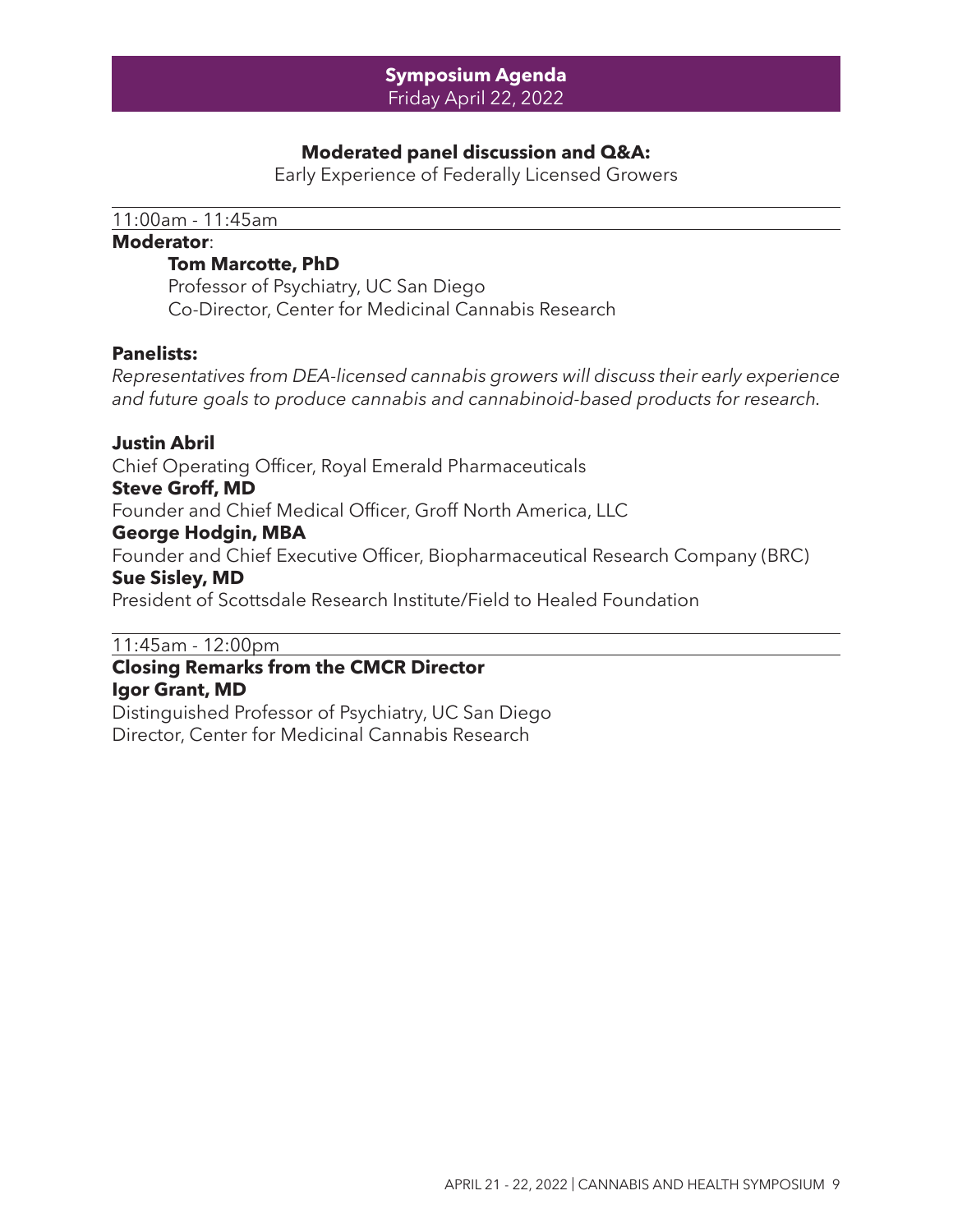#### **2022 CMCR Award Recipient Pioneer in Medicinal Cannabis Research**



**Daniele Piomelli, PhD, MD (hon)** *Distinguished Professor UC Irvine*

> THE CENTER FOR MEDICINAL CANNABIS RESEARCH at the University of California San Diego

presents this award for Pioneer in Medicinal Cannabis Research Award to:

**Daniele Piomelli, PhD, MD (h.c.)**

For groundbreaking discoveries related to the endocannabinoid system.

The pioneering work of Dr. Piomelli brought clarity to the complexity of the endocannabinoid system and its relevance to health and disease. In addition to his scientific discoveries, the scientific community and our society in general have greatly benefited from his leadership.

#### **April 21, 2022**

Dr. Piomelli studied pharmacology and neuroscience with James Schwartz and Eric Kandel at Columbia University (1983-1988), and with Paul Greengard at the Rockefeller University (1988-1990). In 2000, Kandel and Greengard were awarded the Nobel Prize for contributions to physiology and medicine. After working at the INSERM in Paris and at the Neurosciences Institute in San Diego, with Nobel Laureate Gerald Edelman, Daniele joined the University of California, Irvine, where he is now Louise Turner Arnold Chair in Neurosciences and Distinguished Professor of Anatomy and Neurobiology. Daniele is an author of 415 peer-reviewed articles in journals such as Nature, Science, Nature Medicine, PNAS and Nature Neuroscience, three full-length books, and 34 patents. He founded the department of drug discovery and development at the Italian Institute of Technology in Genoa (Italy), which he directed from 2007 to 2016, and three biopharmaceutical start-ups based on discoveries made in his lab. Since 2018, Daniele serves as Editor-in-Chief of Cannabis and Cannabinoid Research, the only peer-reviewed journal dedicated to the study of cannabis, its derivatives, and their endogenous counterparts in the human body. He directs the NIDA Center of Excellence ICAL (Impact of Cannabinoids Across the Lifespan) and UCI's Center for the Study of Cannabis.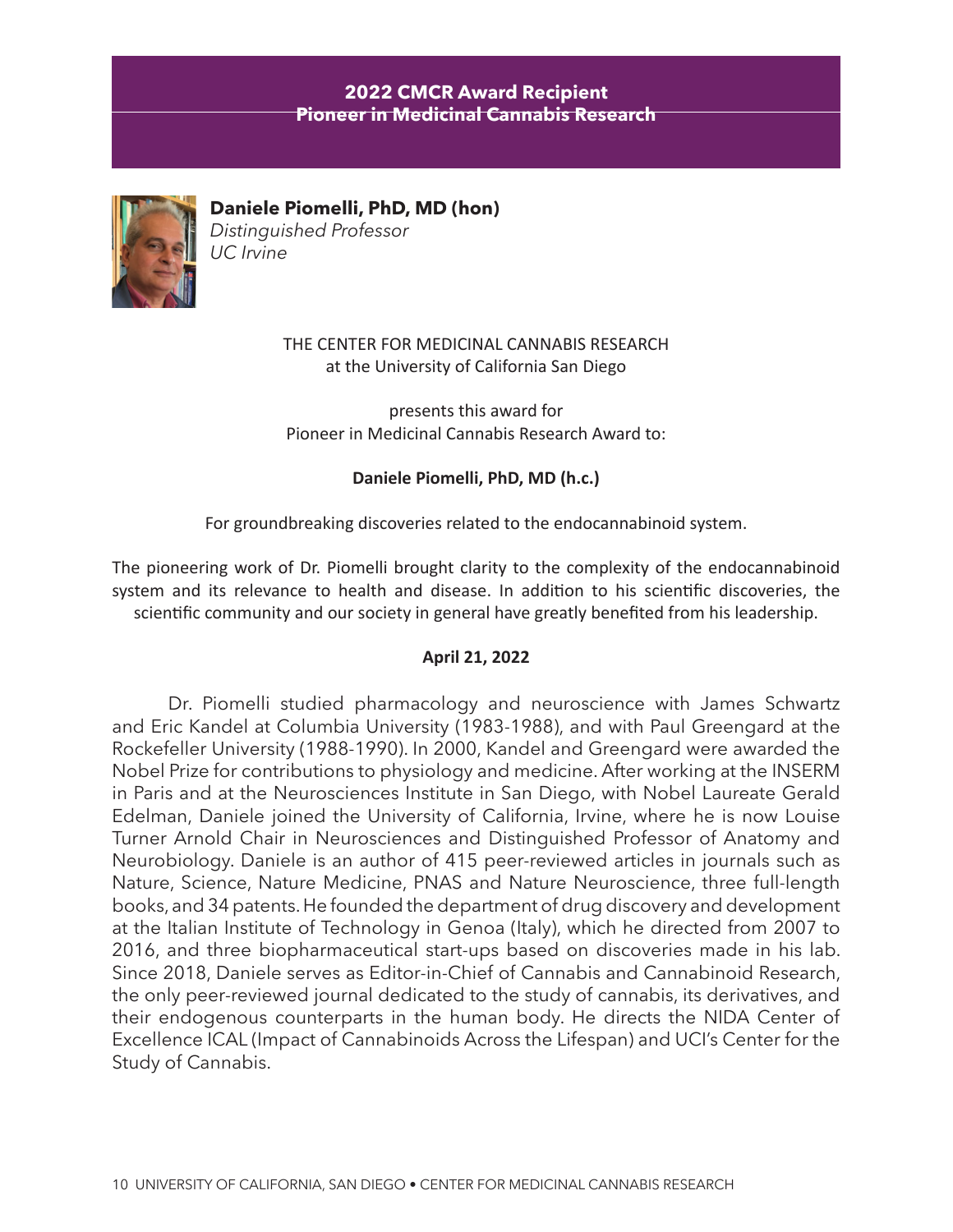#### **2022 CMCR Award Recipient Advancing Cannabis and Cannabinoids as Therapeutics**



**Donald I. Abrams, MD** *Professor Emeritus of Medicine UC San Francisco*

> THE CENTER FOR MEDICINAL CANNABIS RESEARCH at the University of California San Diego

presents this award for Advancing Cannabis and Cannabinoids as Therapeutics to:

#### **Donald Abrams, MD**

For advancing clinical trial work in integrative medicine.

The pioneering work of Dr. Abrams bridged anecdotal accounts of the benefits of medicinal cannabis with the best practices in clinical research and clinical medicine. As a result, Dr. Abrams expanded options to alleviate the suffering of those from complex medical conditions.

#### **April 21, 2022**

Donald I. Abrams, MD is Professor Emeritus of Medicine at the University of California San Francisco. He received an A.B. in Molecular Biology from Brown University and his MD from the Stanford University School of Medicine. After completing an Internal Medicine residency at the Kaiser Foundation Hospital in San Francisco, he became a fellow in Hematology/Oncology at the University of California San Francisco in 1980 as the AIDS epidemic was emerging. He was one the original clinician/investigators to recognize and define many early AIDS-related conditions at San Francisco General Hospital where he also served as chief of Hematology-Oncology for 14 years. Long interested in clinical trials of complementary and alternative medicine interventions for HIV/AIDS and cancer, he received funding from the National Institute on Drug Abuse to conduct a study of the short-term safety of cannabinoids in HIV infection in 1997. Subsequently he received grants from the University of California Center for Medicinal Cannabis Research to complete a placebo-controlled trial of cannabis in patients with HIVrelated peripheral neuropathy as well as a study evaluating vaporization as a smokeless delivery system. He conducted NIH-funded trials investigating the pharmacokinetic interaction between cannabis and opioid analgesics in chronic pain and cannabis in patients with sickle cell pain. He was a member of the National Academies of Sciences, Engineering and Medicine's committee that published The Health Effects of Cannabis and Cannabinoids: Current State of Evidence and Recommendations for Research in January 2017.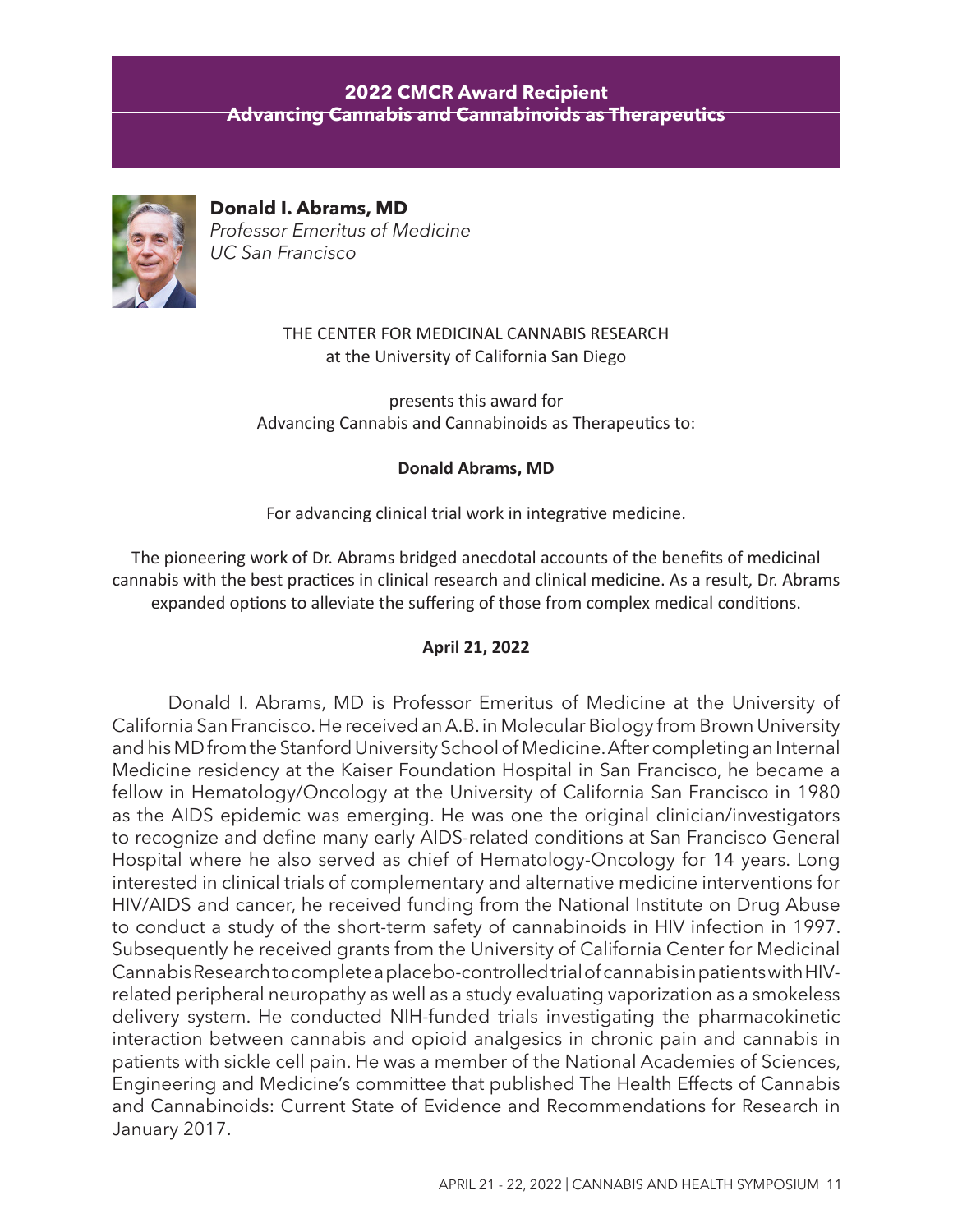#### **2019 CMCR Award Recipient Pioneer in Medicinal Cannabis Research**



**Raphael Mechoulam, PhD** 

*Professor of Medicinal Chemistry Hebrew University, Medical Faculty, Institute for Drug Research Ein Kerem campus, Jerusalem*

Dr. Mechoulam was born in Sofia, Bulgaria in 1930. RM went to an American Grade School in Sofia for 4 years until it was closed by the pro-German government. Dr. Mechoulam immigrated to Israel in 1949. He studied biochemistry at the Hebrew University in Jerusalem (M.Sc.) and the Weizmann Institute in Rehovot (Ph.D.) He spent a year in New York, at the Rockefeller Institute and returned to the Weizmann Institute in 1960. He worked on the chemistry of various natural products. In 1966 he moved to the Hebrew University, where he became a full professor in 1972. From 1979 to 1982 he was Rector (Academic Head) of the Hebrew University. His work has been mostly on the chemistry of natural products, the best known being on cannabinoids. In collaboration with numerous colleagues in Israel and abroad he has also published in pharmacology and on clinical trials. He has published about 470 scientific papers and has received numerous national and international prizes, including the Israel Prize – the most prestigious Israeli Prize – as well as a prize from the US National Institutes of Health. He is a member of the Israel Academy of Sciences. He married Dalia (born Borovitch) in 1955 and they have 3 children, Roy, a professor of mathematics at the Technion in Haifa, Hadas, an M.D. ophtalmologist and Dafna, an M.D. pediatric neurologist.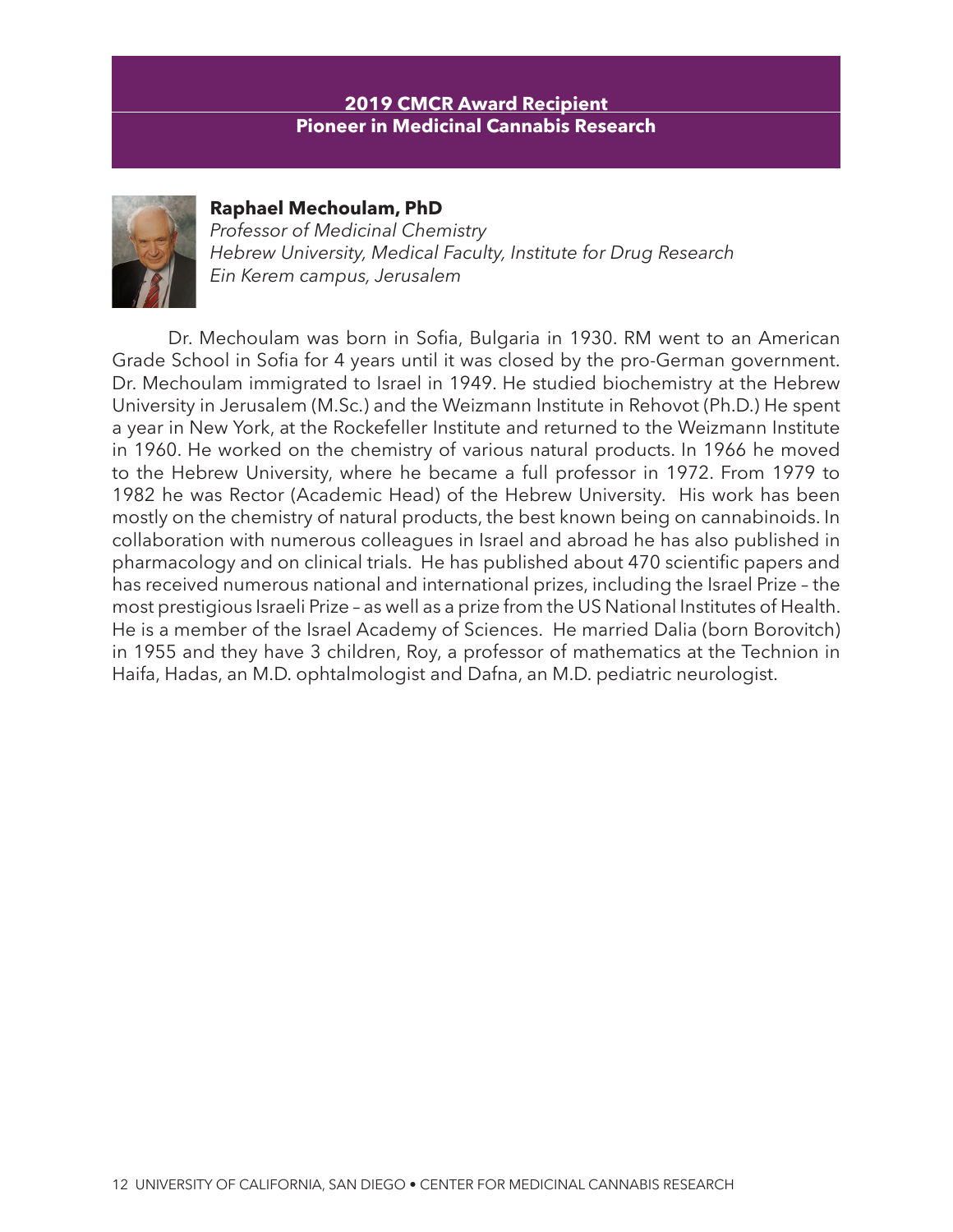#### **2019 CMCR Award Recipient Advancing Cannabis and Cannabinoids as Therapeutics**

#### **Geoffrey Guy, MBBS LRCP MRCS LMSSA Dip Pharm Med BSc DSc**



With over 30 years of experience in medical research and global drug development, Dr. Geoffrey Guy is the founder of GW Pharmaceuticals and has served as its Chairman since 1998. Dr. Guy holds a BSc. in pharmacology from the University of London, an MBBS at St. Bartholomew's Hospital, an MRCS Eng. and LRCP London, an LMSSA Society of Apothecaries and a Diploma of Pharmaceutical Medicine from the Royal Colleges of Physicians. Geoffrey founded the drug delivery company Ethical Holdings plc in 1985 (now called Amarin Corporation plc). As Chairman and Chief Executive, he led the company to its NASDAQ listing in 1993. He also founded Phytopharm plc in 1989, of which he was Chairman until 1997. Geoffrey has been the physician in charge of over 200 clinical studies, including those determining the first dose of clinical trial drugs in man; pharmacokinetics, pharmacodynamics, doseranging and controlled clinical trials; and large-scale, multi-centred studies and clinical surveys. He is also an author on numerous scientific publications and has contributed to six books.Geoffrey was appointed as Visiting Professor in the School of Science and Medicine at the University of Buckingham in July 2011. He received the Deloitte Director of the Year Award in Pharmaceuticals and Healthcare in 2011, was appointed Visiting Professor at the University of Westminster in 2016 and was awarded an honorary DSc from the University of Reading in 2016.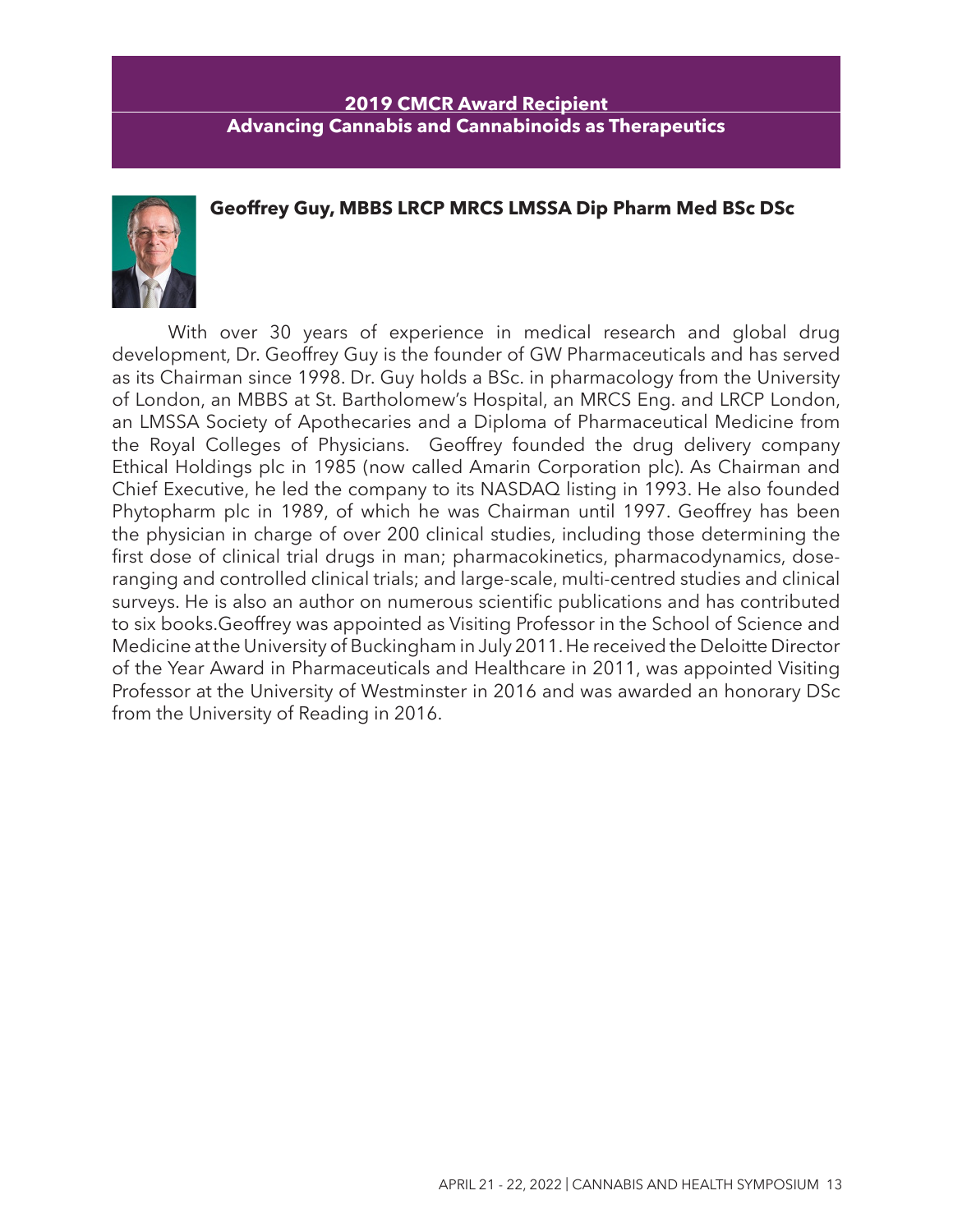

#### **Igor Grant, MD, FRCP(C)**

*Distinguished Professor of Psychiatry Director Center for Medicinal Cannabis Research UC San Diego*

Igor Grant, MD, FRCP(C) is Mary Gilman Marston Distinguished Professor of the Department of Psychiatry at the University of California, San Diego School of Medicine. Since 2000, Dr. Grant has been Director of the State of California funded Center for Medicinal Cannabis Research (CMCR). He is also the Director of the HIV Neurobehavioral Research Program (HNRP), which encompasses a broad range of interdisciplinary HIV studies including the California NeuroAIDS Tissue Network (CNTN), the HIV Neurobehavioral Research Center (HNRC), and the CNS HIV Antiretroviral Therapy Effects Research (CHARTER). Dr. Grant is the founding Editor of the Journal of the International Neuropsychological Society and founding co-editor of the journal AIDS and Behavior.



#### **Justin Abril**

*Chief Operating Officer Royal Emerald Pharmaceuticals*

Justin Abril is a 10-year veteran of law enforcement at the local, state and federal levels. He started his career in 2009 when he became the youngest Federal Police Officer for the Marine Corps Civilian Law Enforcement Program at Camp Pendleton. During this time, Mr. Abril held positions in both field training and first line supervision, overseeing the day-to-day operations of over 60 military and federal law enforcement personnel. Mr. Abril joined Royal Emerald Pharmaceuticals in 2019 as Chief Compliance Officer and developed, implemented, and assessed an effective compliance program to ensure all local, state, and federal laws were followed. Mr. Abril is now a Director and Chief Operating Officer for the company. "My experiences as a first responder to military and civilian populations gives me a clear perspective of the trauma that we all face and the problems that result. I'm excited to work at Royal Emerald Pharmaceuticals and confident that our research and development of pharmaceuticals will provide help to veterans and first responders who are experiencing the aftereffects of their exposure to traumatic incidents."



#### **JH Atkinson, MD**

*Professor of Psychiatry (Emeritus) Co-Director, Center for Medicinal Cannabis Research UC San Diego*

JH Atkinson, MD, is Professor of Psychiatry (Emeritus) at the University of California, San Diego. Since 2000 he has been a Co-Director of the Center for Medicinal Cannabis Research (CMCR). His research interests involving pharmacological and cognitive behavioral treatment of chronic pain, and neuropsychiatry aspects of HIV,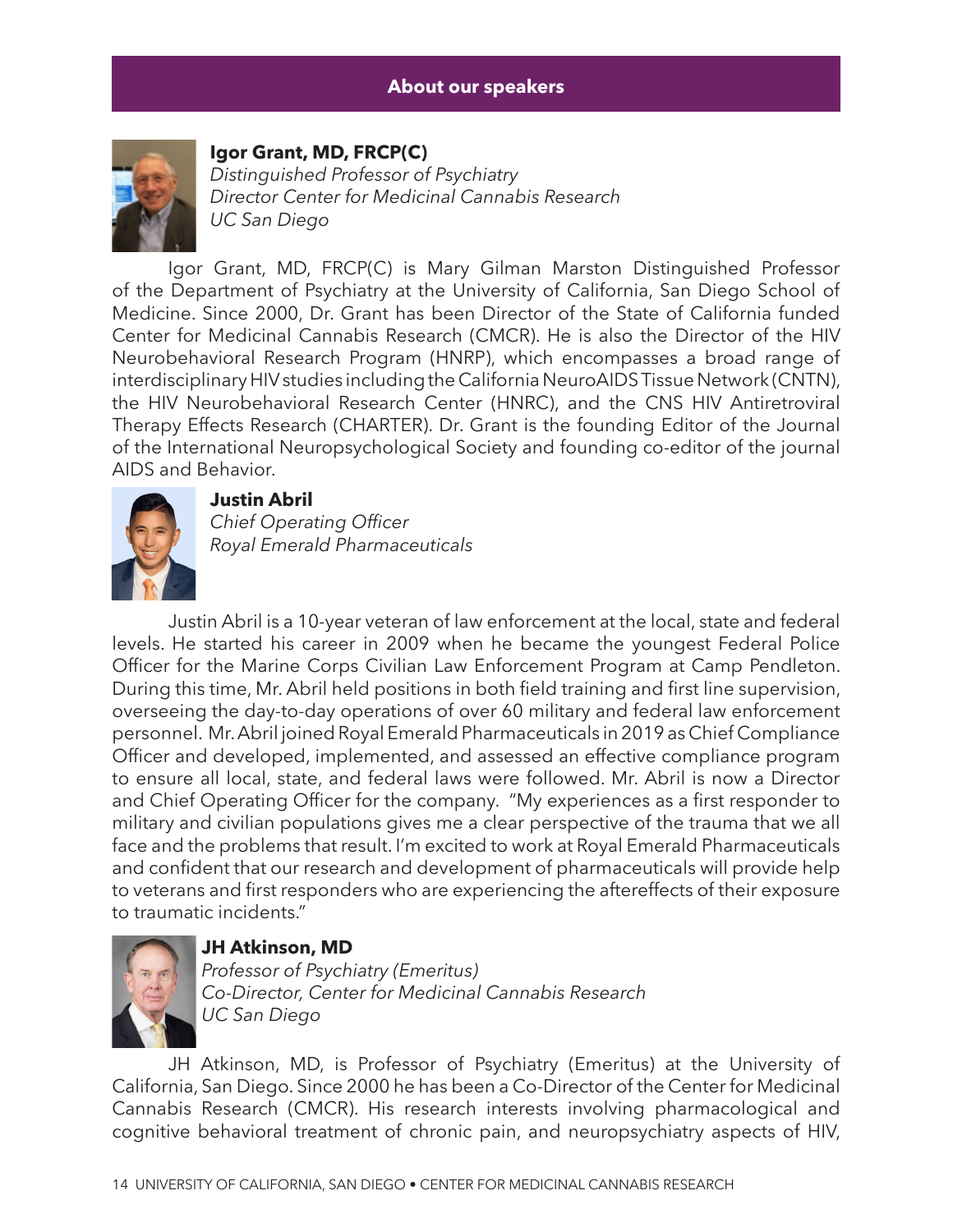have produced over 250 peer-reviewed publications.



**Ajay Bharti, MD** *Associate Professor of Medicine UC San Diego*

Ajay Bharti, MD, is a board-certified infectious disease specialist who cares for patients with all types of infections or diseases caused by viruses, bacteria, fungi and parasites. He is part of the COVID-19 Telemedicine Clinic, which offers video visits and telephone consults for patients with mild to moderate COVID-19.He also treats people with hepatitis viruses, tuberculosis, influenza, and HIV/AIDS, as well as infections of the sinuses, heart, brain, lungs, gastrointestinal system, urinary tract, pelvic organs and bones. Dr. Bharti also has expertise in tropical infectious diseases. An associate professor of medicine at UC San Diego School of Medicine, Dr. Bharti instructs medical students, residents and fellows. His research interests include correlates of HIV and malaria co-infection and neurocognitive functioning in HIV-infected individuals. His research projects have received funding from the National Institutes of Health (NIH)/ National Institute of Allergy and Infectious Diseases (NIAID) and NIH/National Institute of Mental Health (NIMH). Currently, Dr. Bharti is leading a NIH/ National Institute on Drug Abuse (NIDA)-funded study examining the impact of HCV therapy on central nervous system outcomes.Dr. Bharti has coauthored many articles and his work has appeared in journals such as Journal of Acquired Immune Deficiency Syndromes and The American Journal of Tropical Medicine and Hygiene, among others. He completed infectious diseases fellowships at University of Texas Medical Branch and UC San Diego School of Medicine and an internal medicine residency at The Mercy Hospital of Pittsburgh. Dr. Bharti earned his medical degree from Jawaharlal Institute of Postgraduate Medical Education & Research in India. He is board certified in internal medicine and infectious disease. Dr. Bharti is a member of numerous professional organizations, including the American Society of Tropical Medicine & Hygiene, the American College of Physicians, the International Society for Neurovirology, the International AIDS Society and the Medical Council of India.





*VP, Human and Animal Research Canopy Growth Corporation*

Dr. Bonn-Miller earned a BA in psychology and PhD in clinical psychology from the University of Vermont. Dr. Bonn-Miller began his career at the Department of Veterans Affairs, where he held national positions at the Center of Excellence for Substance Abuse Treatment and Education and National Center for PTSD. After almost a decade within the VA, Dr. Bonn-Miller left to take a position at Zynerba Pharmaceuticals where he served as Director of Cannabinoid Research. After 3 years of work with Zynerba Pharmaceuticals, Dr. Bonn-Miller joined Canopy Growth Corporation where he currently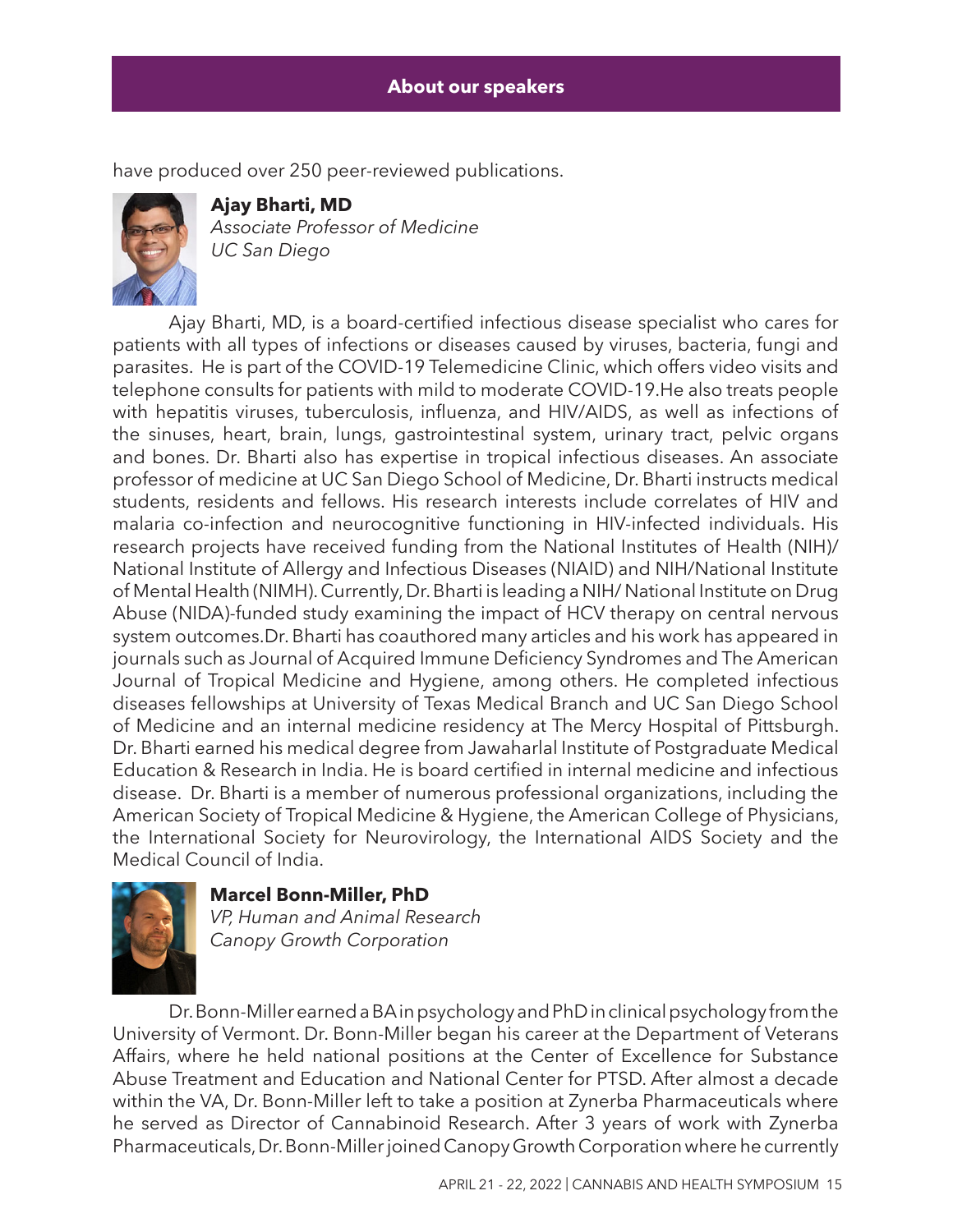serves as Vice President, Human and Animal Research. Widely considered one of the early and leading research pioneers in the field of cannabis and mental health, Dr. Bonn-Miller has conducted seminal work on the interrelations between cannabis and a range of health conditions, including pain, anxiety, HIV, PTSD, and sleep disorders. Dr. Bonn-Miller brings a unique and diverse perspective to cannabinoid therapeutics, having worked within medical center and academic settings for over a decade and with industry for the past 6 years. He serves on the editorial boards of several scientific journals, has published over 150 peer-reviewed empirical publications on cannabis.



#### **José Alexandre S. Crippa, MD, PhD**

*Professor University of São Paulo (USP), Ribeirão Preto, São Paulo, Brazil*

Prof. Dr. José A Crippa is currently a Full Professor and was the Head (2017-2019) of the Department of Neurosciences and Behavior, Faculty of Medicine, University of São Paulo (USP), Ribeirão Preto, São Paulo, Brazil. He is also a Cannabinoid Pharma Consultant with Global Experience in Pharmaceutical Drug Development. Dr Crippa was a Honorary Visiting Lecturer at the Institute of Psychiatry, King's College London, UK (2009-2012). He is now the Co-Director of the Brazilian Cannabinoid Research Center. He is co-inventor of licensed patents and has served as a consultant to several large corporate and academic research programs internationally. He is a member and one of the founders of the National Institute for Translational Medicine (NITM) consortium. He was also invited by Uruguay's Presidential Office to join an international committee for the evaluation of documents regulating their legalization of marijuana and is currently a member of the international advisory board of The Australian Centre for Cannabinoid Clinical and Research Excellence (ACRE). I've been recognized by ExpertScape as the 1st top-rated expert in Cannabidiol in the world during the years 2011-2021. Dr Crippa accepted the International Association of Cannabinoid Medicines' (IACM) award for major contributions to cannabinoid clinical research in Berlin 2019.



#### **Deepak D'Souza, MD**

*Professor Yale University School of Medicine*

 Deepak Cyril D'Souza, MD is a Professor of Psychiatry, Yale University School of Medicine and a staff psychiatrist at VA Connecticut Healthcare System (VACHS). He received his medical degree from John's National Academy of Health Sciences, Bangalore, India in 1986 and completed his psychiatric residency at State University of New York Downstate in 1992 followed by a postdoctoral fellowship in Psychopharmacology and Neurosciences at Yale University School of Medicine. He joined the faculty in the Dept. of Psychiatry at Yale and VA Connecticut Healthcare System. He is an active clinician, teacher and researcher, with almost 25 years of experience. He directs the Neuropsychiatry Program at VA Connecticut, the clinical service that cares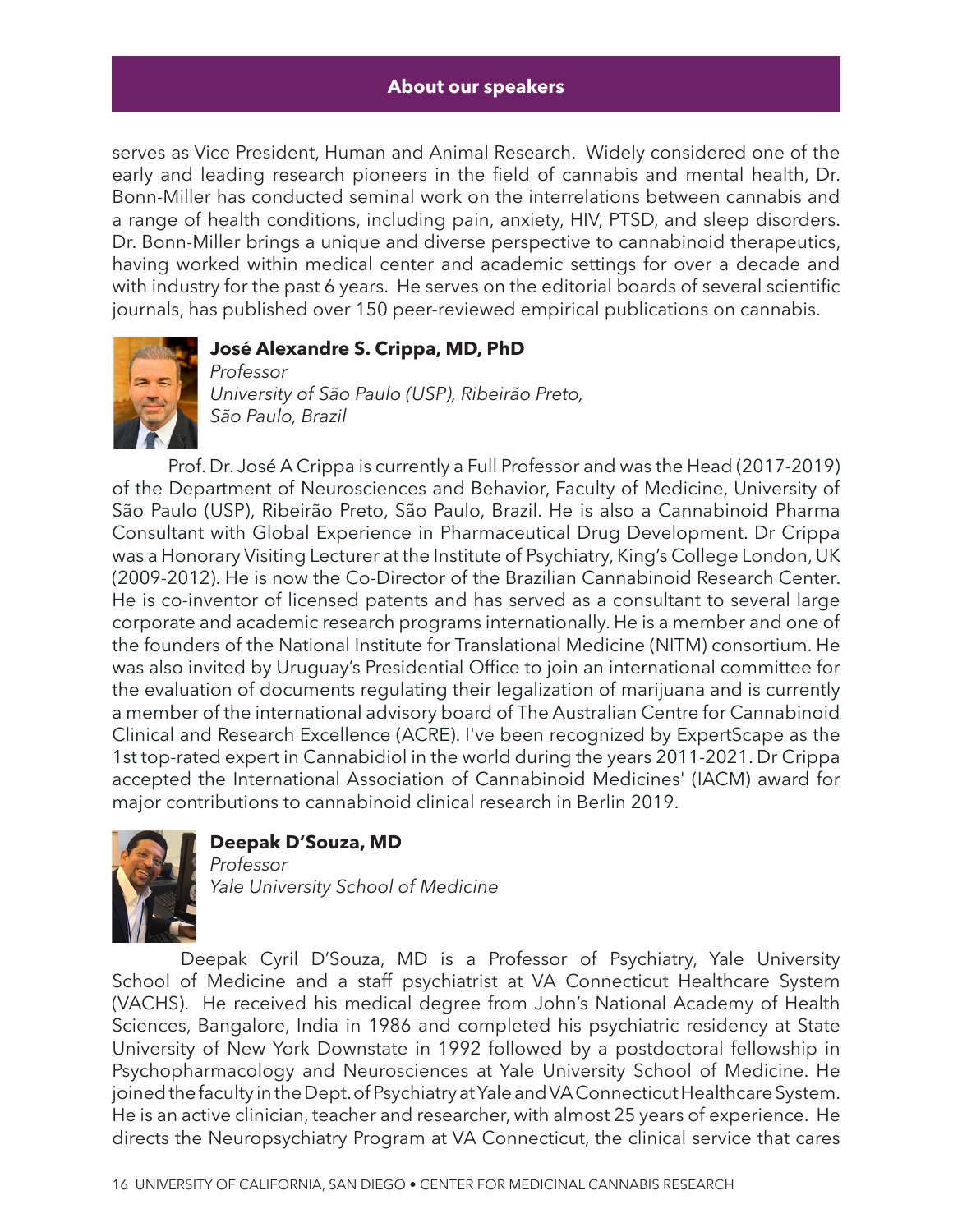for veterans with serious mental illnesses. He is actively involved in teaching residents. In recognition of his contributions as a teacher, he received the Yale Psychiatry resident's teaching award in 2008. He also directs the VA Schizophrenia Research Fellowship program which has contributed to the development of several promising researchers. He directs the Schizophrenia Neuropharmacology Research Group at Yale (SNRGY). His research includes three approaches. First, he has been using psychopharmacological probes such as ketamine, amphetamine, THC to evaluate the contributions of various neurotransmitter systems to the pathophysiology of psychosis, cognitive deficits, and reward processing. Second, he conducts clinical phase 1 to phase 4 trials in schizophrenia, MDD and cannabis dependence to develop new treatments. Finally, he is using neuroreceptor imaging (PET and previously SPECT) to study schizophrenia and cannabis dependence. His research is funded by the U.S. National Institute of Drug Abuse, the National Institute of Mental Health, the National Institute of Alcoholism and Alcohol Abuse, VA R&D and several foundations. His work has been published in the highest impact Psychiatry journals including Molecular Psychiatry, Biological Psychiatry, American Journal of Psychiatry and Neuropsychopharmacology. He is recognized as a leading expert on the relationship between cannabinoids and psychosis.



#### **Giordano de Guglielmo, PharmD, PhD**

*Assistant Professor UC San Diego*

Dr. de Guglielmo has been working in the field of drug addiction for 15 years. He has contributed to the development of unique experimental methodologies to investigate the neurobiological basis of drug dependence and identify novel effective pharmacotherapies for alcohol, nicotine, cocaine and opioid addiction. Recently he has identified and characterized a neuronal ensemble in the brain that controls alcohol drinking in dependent subjects. He is currently an Assistant Professor in the Department of Psychiatry at UCSD. His present scientific work is focused on interactions between neurocircuits that modulate pain and addiction. In 2019, Dr. de Guglielmo has received a CMCR Pilot Grant to investigate the effects of CBD treatment on alcohol dependence. Dr. de Guglielmo has published over 50 research papers in high-quality journals, including Nature Communications, PNAS, Biological Psychiatry, Neuropsychopharmacology, and Journal of Neuroscience.



#### **Mahmoud A. ElSohly, PhD**

*Research Professor, National Center for Natural Products Research Professor of Pharmaceutics and Drug Delivery, School of Pharmacy, University of Mississippi (UM)*

*Director of the National Institute on Drug Abuse (NIDA) Marijuana Project*

Dr. ElSohly has been at UM since 1975 and in 1985 he started a private laboratory ElSohly Labs, Inc. (ELI) in Oxford, MS, which is an analytical laboratory specializing in providing drug testing services to the industry and also a product development laboratory with a successful SBIR and STTR funding. In 2002 ELI received the National Tibbetts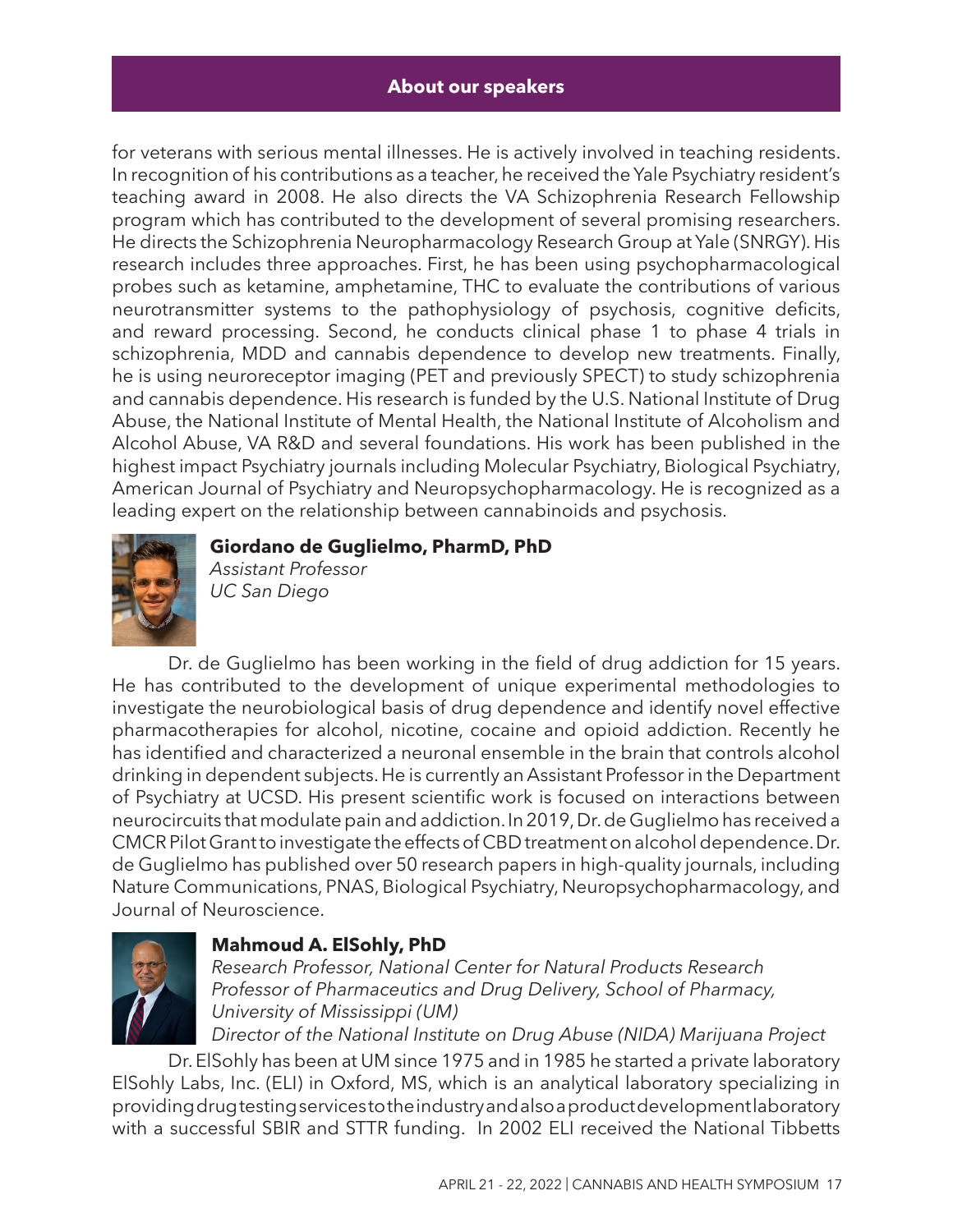Award for outstanding contributions to the SBIR Program. Dr. ElSohly is board certified by the American Board of Forensic Examiners and the American Board of Forensic Medicine, and ELI is certified by (DHHS) and the College of American Pathologists since 1988. Dr. ElSohly has been active in NIH funding over the years with over 1.5 million dollars/year. He authored or coauthored over 400 peer-reviewed publications and over 30 patents. In 2011 Dr. ElSohly received the University of Pittsburgh's Legacy Laureate Award, in 2013 the UM Research and Creative Achievement Award and the (ICRS), Life time Achievement Award, and in 2016 the Alexander O. Gettler Award from the (AAFS).



#### **David J. Grelotti, MD**

*Associate Professor of Psychiatry, UC San Diego Scientific Chair, 2022 CMCR Symposium*

Dr. Grelotti is an Associate Professor of Psychiatry and the Medical Director of the Center for Medicinal Cannabis Research (CMCR) at the University of California San Diego. An adult and child psychiatrist, he graduated from medical school at the Johns Hopkins University School of Medicine and completed residency and fellowship training at Harvard Medical School. With colleagues at the CMCR, he is conducting studies of cannabis, cannabinoids, and the endocannabinoid system in a variety of health conditions and on driving.



**Steve Groff, MD** *Founder, Chief Medical Officer Groff North America, LLC* 

Steve served his community for nearly 20 years as an Orthopedic Surgeon. During his career in medicine, he served as President of KDV Orthopedics and led a large multi-organization merger to form OSS, a vital healthcare entity in South Central Pennsylvania. He served three terms as President of OSS Health System and was founding Chairman of the ambulatory surgical center. Following a successful career in medicine, Steve founded Wyndridge Farm in 2014 which serves as a restaurant, wedding and corporate event venue, and beverage manufacturer in York County, PA. Since Q4 2018, Steve has founded three new companies: Groff North America, Groff Health, and Groff NA Hemplex. "Groff North America serves as a comprehensive hempcannabis refinery, extraction, purification, and formulation facility. Our diverse team of experts leads the way in research and production of raw materials from all aspects of the cannabis plant." – Steve Groff, M.D.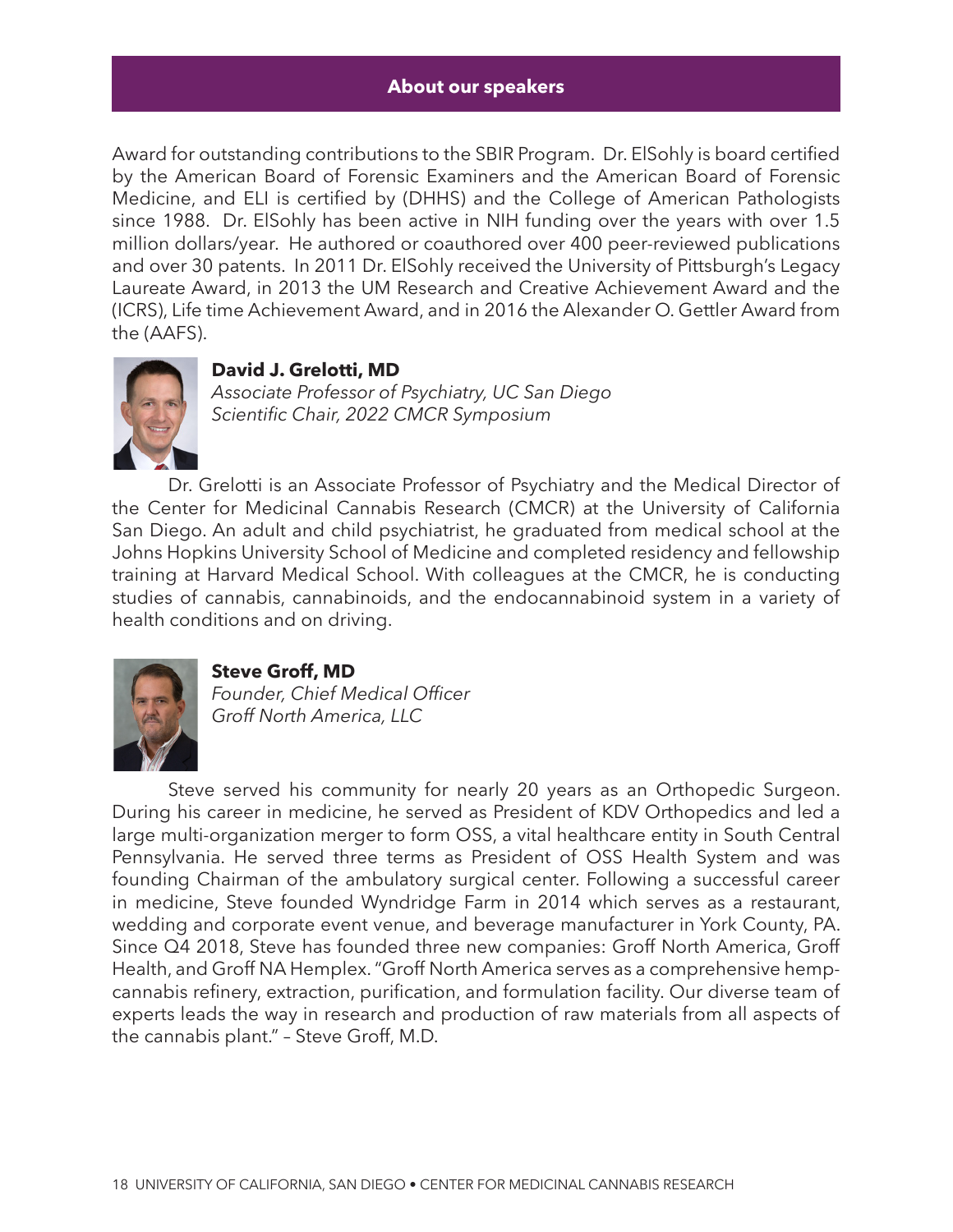

#### **Steve Gust, PhD** *Advisor to Center for Medicinal Cannabis Research*

Dr. Gust is currently an advisor to CMCR. He has recently retired from the National Institute on Drug Abuse where he had over 30 years of experience developing and managing research programs on drug abuse and addiction, including over 20 years of managing the USG cannabis research and production programs. He has developed an extensive knowledge of the regulatory requirements for conducting research on cannabis and its constituents, including experience with the DEA and FDA. He also chaired the NIDA Cannabis Science Interest group and represented the Institute to many governmental and non-governmental organizations.



### **George Hodgin, MBA**

*CEO and Founder Biopharmaceutical Research Company (BRC)*

George Hodgin is the Founder and CEO of Biopharmaceutical Research Company (BRC), a US-based specialty pharmaceutical cannabis company. BRC does not violate federal law and is licensed by the US DEA to produce, research, analyze, import and distribute cannabis products. BRC is one of the first federally licensed cannabis companies working within the US DEA and FDA frameworks for pharmaceutical drug development. He is a former Navy SEAL officer and alumnus of the Stanford University Graduate School of Business. He was commissioned as an officer in the Navy in 2009, after earning a BA in Economics and Mandarin from the University of North Carolina at Chapel Hill, where he was a Morehead-Cain scholar. George led SEALs in combat in counter-terrorism operations in Afghanistan and Southeast Asia. His hobbies include fly-fishing and hiking with his family and dog. He and his wife and two sons live in Carmel Valley, California.



#### **Josh Hoerner, PhD**

*General Manager of Purisys LLC, Vice President and Head of Noramco R&D Purisys LLC, Noramco LLC*

Josh Hoerner is the General Manager of Purisys, LLC (a subsidiary of Noramco LLC) and heads all operations for the business unit. Josh also serves as the Vice President and Head of Noramco R&D. During his tenure at Noramco over the last 9 years, Josh has held a variety of technical and business roles, significantly expanding Noramco's product portfolio and modernizing its key manufacturing technologies. Josh co-led the formation of Purisys LLC, which is a market leader in small volume customer synthesis as well as being a specialized pharmaceutical cannabinoid and psychedelic manufacturer. Prior to working at Noramco, Josh served as a Principal Scientist at Merck & Co., where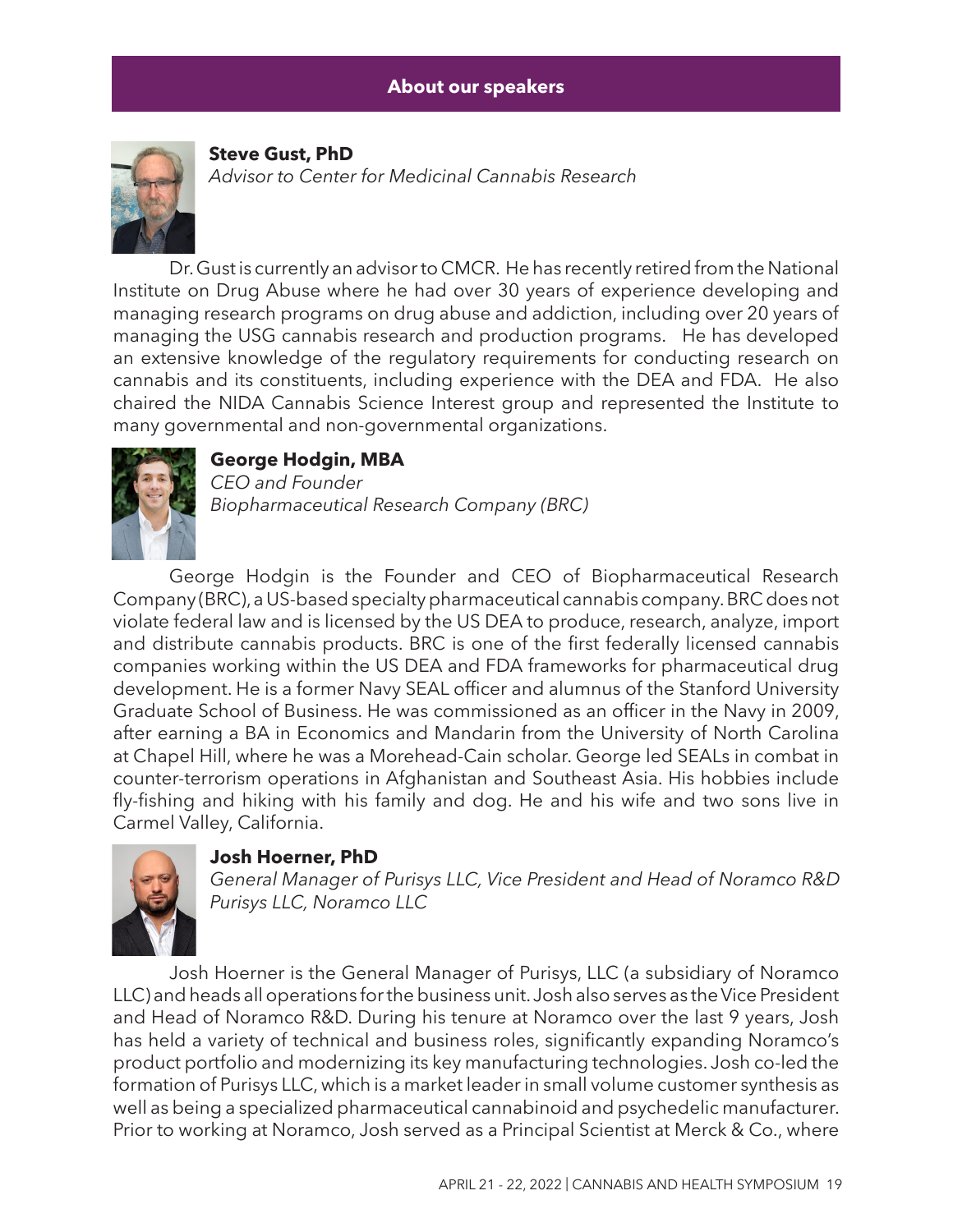he was responsible for integrated product development and lifecycle management strategy of Boceprevir, Zontivity, and Liptruzet. Josh holds a B.S. in Chemistry from Hobart College and Ph.D. in Chemistry from the University of Massachusetts Amherst.



#### **Trelaine Ito, MS**

*Deputy Appropriations Director and Legislative Assistant Office of U.S. Senator Brian Schatz (D-HI)*

Trelaine Ito is the Deputy Appropriations Director and Legislative Assistant for U.S. Senator Brian Schatz (D-HI). He is the policy lead on judiciary issues, focusing on drug reform, criminal justice and prison reform, and civil rights. Senator Schatz has been a champion of streamlining the research approval process for marijuana research, as well as ensuring access to medical marijuana for veterans in states where it is legal. Trelaine is also the policy lead on the education and census portfolios. He received his master's in Justice, Law and Society with a concentration in Social Thought and Jurisprudence from American University; and his bachelor's in Ethics, Society, and Law, and Politics and Government from Pacific University. Trelaine currently serves as the co-chair of GLASS, the Senate LGBTQ+ staff association.



#### **Richard (Rik) Kline, PhD**

*Chief, Chemistry and Pharmaceutics Branch, NIDA Role of the NIDA Drug Supply Program in providing cannabis products for research*



#### **Tom Marcotte, PhD**

*Professor of Psychiatry Co-Director Center for Medicinal Cannabis Research, UC San Diego*

Dr. Marcotte is Professor of Psychiatry at the University of California, San Diego, and Co-Director of the Center for Medicinal Cannabis Research at UC San Diego (www. cmcr.ucsd.edu), which has conducted clinical trials of cannabis for almost 20 years, and has an active, ongoing portfolio exploring the effects of cannabinoids (plant-based, synthetic) in various medical/psychiatric conditions. He is the principal investigator (PI) on studies of the effects of acute cannabis use, and cannabis and alcohol use, on driving performance, and has also been the PI on numerous HIV studies evaluating the impact of HIV-associated neurocognitive disorders on real-world functioning, including driving. He serves on a number of impaired-driving task forces, and previously was on the editorial boards of Neuropsychology and the Journal of the International Neuropsychological Society. He is currently the PI on a study addressing cannabis for the treatment of pain, and has previously been co-investigator on cannabis studies examining pain, and spasticity in multiple sclerosis.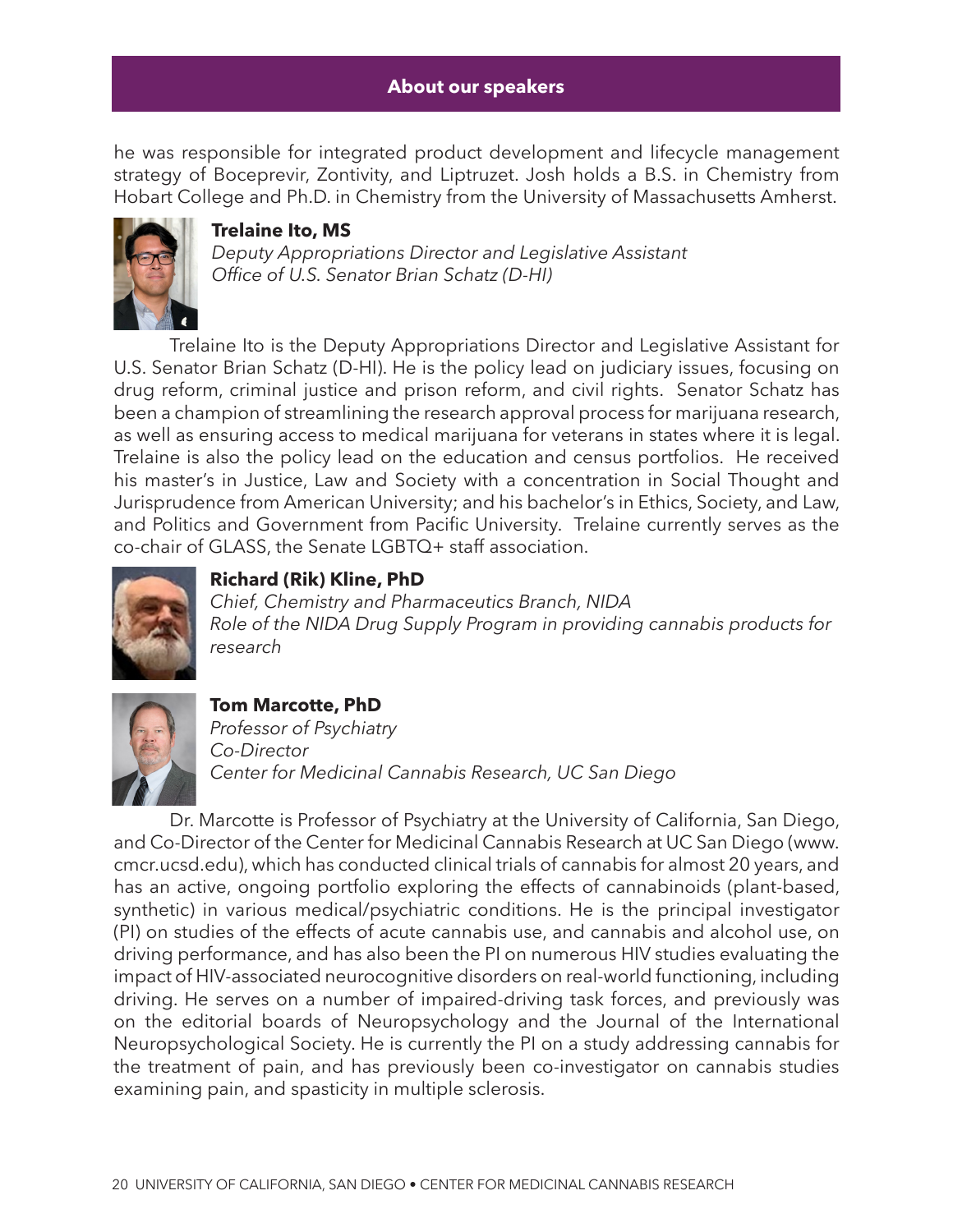#### **About our speakers About Igor Grant, CMCR Director**



**Leah Mayo, PhD** *Assistant Professor Center for Social and Affective Neuroscience, Linköping University*

Leah Mayo received her PhD in Neurobiology from the University of Chicago in 2015. She completed her postdoctoral fellowship at the Center for Social and Affective Neuroscience at Linköping University in Sweden, where she then established her independent research group in 2020. A primary focus of her work has been exploring the role of the endocannabinoid system in stress- and fear-related behaviors in humans, in an effort to identify novel pharmacotherapeutic strategies for stress-related disorders such as post-traumatic stress disorder and substance use disorders. She has recently received early career awards from the European Behavioral Pharmacology Society and the Society Social for Social Neuroscience, as well as recognition from the Society for Biological Psychiatry (Somerfeld-Ziskind Research Award) and the Brain and Behavior Foundation (NARSAD Young Investigator Award). Her research is currently funded by an establishment grant from the Swedish Research Council.



#### **Arpi Minassian, PhD**

*Clinical Professor of Psychiatry Chief, Psychiatry Embedded Services*

Dr. Minassian's research program is focused upon understanding the relationship between biology and behavior in mental illness, medical illness, and substance abuse. Much of her research has implemented physiological and cognitive paradigms to understand brain dysfunction in psychiatric populations such as bipolar disorder, schizophrenia, PTSD, and substance addiction as well as neuromedical conditions such as HIV. The methodologies she has helped develop and implement can be translated to animals, an application which accelerates our understanding of biological mechanisms. She serves as Principal Investigator on an NIH-funded R01 grant where she and her colleagues are studying the effects of cannabis use on cognition and endocannabinoids in people with HIV. She is also a co-investigator on a number of NIH-funded studies of cognitive deficits in bipolar disorder, HIV, and substance use. Dr. Minassian is a clinical psychologist and an attending clinician in the UC San Diego Health System. Her clinical area of expertise is consultation-liaison and she oversees psychological services at the Burn Center, the Pulmonary Rehabilitation Program, and others. She is co-Chair of the department's Diversity Committee and also serves on university- and hospital-wide diversity focus groups.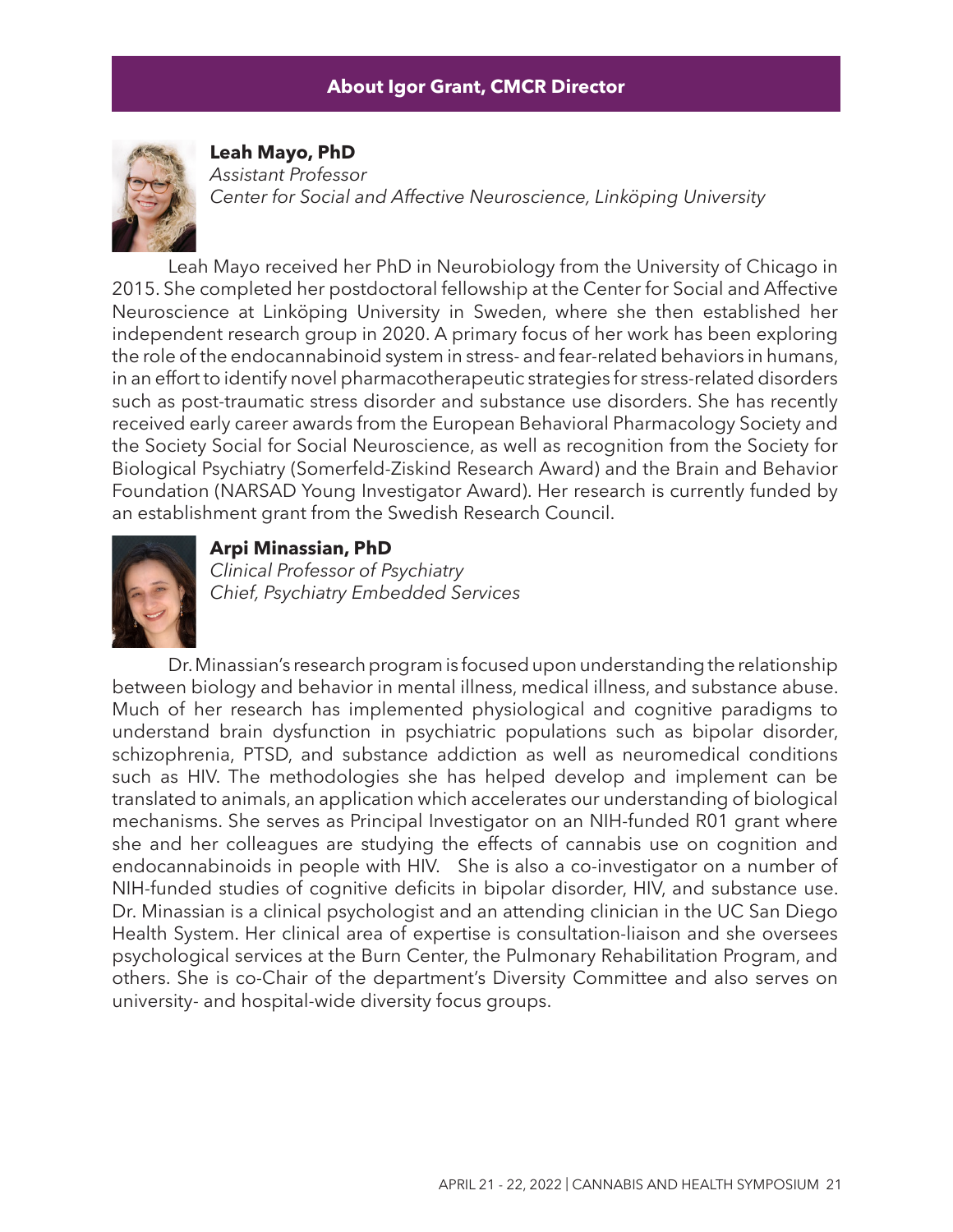

**Christine A. Rabinak, PhD** *Associate Professor Wayne State University*

Dr Rabinak is an Associate Professor in the Departments of Pharmacy Practice, Psychiatry & Behavioral Neurosciences, Pharmaceutical Sciences, the Translational Neuroscience Program, and the Merrill Palmer Skillman Institute and the Director of the Translational Neuropsychopharmacology Lab (www.tnp2lab.org) at Wayne State University. My research objectives are built on the state-of-the-science formulation that posttraumatic stress disorder (PTSD) is driven partly by ineffective fear extinction, and that treatments can be more effective if fear extinction and/or its retention are facilitated. We are currently investigating the endocannabinoid system in the brain as a potential pharmacological target for improving the learning that goes on in therapy and perhaps increasing efficacy and durability of exposure therapy in treating PTSD (e.g. shortening treatment while strengthening and prolonging gains).



#### **Michelle Sexton, ND**

*Medical Staff Professional, Center for Integrative Medicine UC San Diego*

Dr. Sexton is a Naturopathic Doctor, graduated from Bastyr University in Seattle, WA. She completed pre- and post-doctoral fellowships at the University of Washington, formally studying the endocannabinoid system. Her NIH-funded predoctoral and postdoctoral research investigated cannabis use and cannabinoid impact on neuroinflammation and neurodegeneration. She has continued research into health effects of cannabis at UCSD as Assistant Adjunct Professor in the Department of Anesthesiology. She is currently affiliated with the Center for Integrative Medicine at UCSD. Dr. Sexton's clinical practice, research and teaching focus on the endocannabinoid system and roles in integrative medicine across the lifespan. Dr. Sexton has presented her research internationally and published 24 papers in peer-reviewed journals. She is a member of the International Cannabinoid Research Society, the International Association of Cannabinoid Medicine the California Naturopathic Doctors Association, and the American Association of Naturopathic Doctors. She maintains a private medical practice in San Diego, CA. When not caring for patients or pursuing research activities, you can find her in the garden, paying music, playing with grandchildren, swimming or riding her bike to the beach for a surf session!



#### **David Shurtleff, PhD**

*National Center on Complementary and Integrative Health (NCCIH), NIH Cannabis and cannabinoid research at NIH*

David Shurtleff, Ph.D., is Deputy Director of the National Center for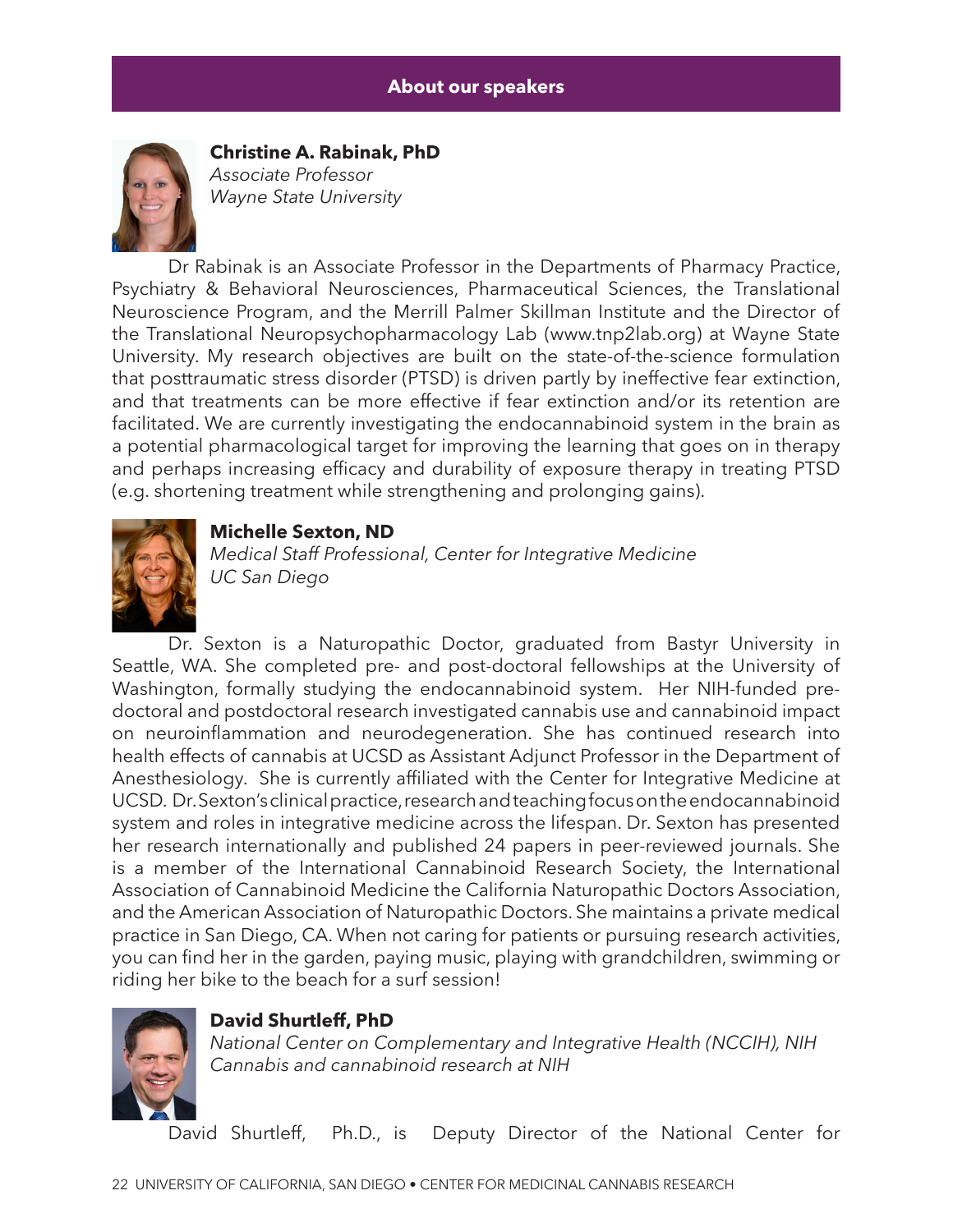Complementary and Integrative Health (NCCIH) at the National Institutes of Health (NIH), the leading Federal agency for research on integrative and complementary health practices. Dr. Shurtleff is also the Acting Scientific Director and Acting Chief for both the Clinical Investigations Branch and the Pain and Integrative Neuroscience Branch, Division of Intramural Research. He served as Acting Director of NCCIH from October 2017 to November 2018.



#### **Sue Sisley, MD**

*President of Scottsdale Research Institute/Field to Healed Foundation*

Dr. Sisley is President of Scottsdale Research Institute & best know serving as Principal Investigator for the only FDA-approved randomized controlled trial in the world examining safety/efficacy of smoked marijuana flower in combat veterans with severe post traumatic stress disorder PTSD. Sue is striving to put crucial medicallyactive plants thru entire FDA drug development process to eventually be on the market to treat chronic pain, opioid dependence and PTSD as a safer alternative to synthetic pharmaceuticals. Scottsdale Research Institute in conjunction with their 501(c)(3) arm Field to Healed Foundation is already hard at work on implementing their next FDA approved controlled trials which now include PSILOCYBIN MUSHROOMS, and partnering with farmers to source natural plants/fungi from their fields and learn how to harness their potential as therapeutic tools.



#### **Cassandra Taylor, PhD**

*Chemist, Botanical Review Team, Office of Pharmaceutical Quality, Center for Drug Evaluation and Research, FDA*

Cassandra Taylor, Ph.D. is a Chemist at U.S. Food and Drug Administration within the Center for Drug Evaluation and Research (CDER) and is a member of the Botanical Review Team (BRT) residing within the Office of Pharmaceutical Quality (OPQ) and serves as an expert resource on all botanical issues. Dr. Taylor received her B.S. in Chemistry from St. Francis University (2005), and her Ph.D. in Analytical Chemistry from the University of Maryland (2014). Dr. Taylor has evaluated over 100 botanical drug submissions across CDER's clinical divisions, with a focus on reviewing cannabis submissions. She serves as a cannabis subject matter expert (SME) for CDER and across FDA, concentrating on the botanical and quality aspects of cannabis. Dr. Taylor is the technical lead on the draft FDA guidance for industry titled "Cannabis and Cannabis-Derived Compounds: Quality Considerations for Clinical Research." She leads and coordinates the internal CDER Cannabis working group and leads many cannabis initiatives within CDER and FDA. Dr. Taylor is an active SME in the FDA cross-agency cannabis working group, Cannabis Products Committee (CPC). She collaborates with colleagues across FDA to help close substantial knowledge gaps about the science, safety, and quality of cannabis and cannabis-derived products.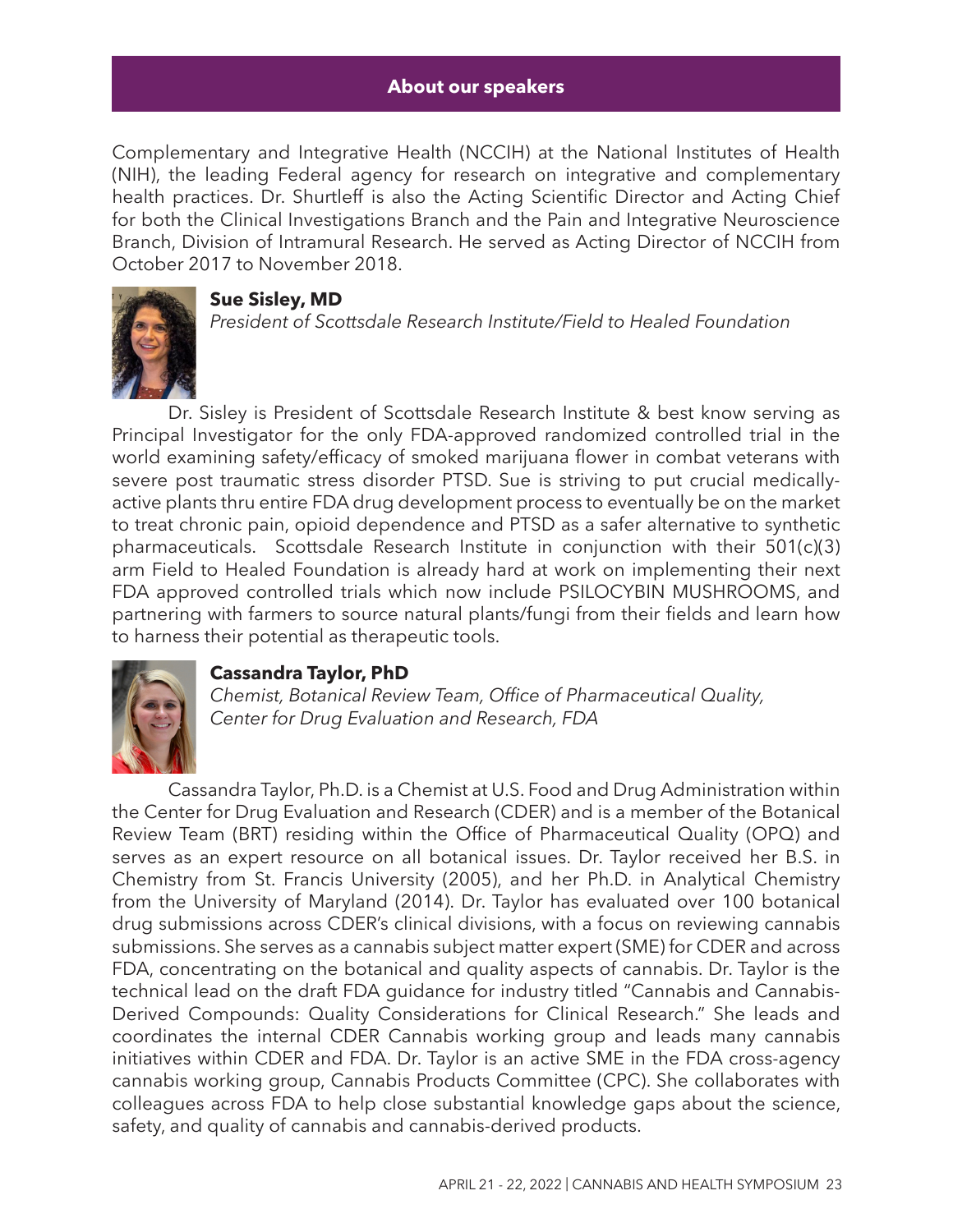

**Dr. Mark A. Ware BA MBBS MRCP MSc ICD.D**

*Chief Medical Officer Canopy Growth Corporation*

Since joining Canopy Growth in July 2018, Dr. Ware has advised the company on scientific and ethical aspects of Canopy Growth's global research efforts and is responsible for the Company's product safety program encompassing all R&D and commercial activities. Before joining Canopy Growth, Dr. Ware was a tenured associate professor in the Faculty of Medicine at McGill University. He obtained his medical degree at the University of the West Indies and secured his MSc in Epidemiology. He began evaluating the role of cannabis in pain management at McGill University in 1999. He was a co-founder of the non-profit Canadian Consortium for the Investigation of Cannabinoids and served as Executive Director from 2007 to 2018. He has advised the Canadian federal government on cannabis policy since 2001. In 2016, he served as the Federal Task Force's vice-chair on the Legalization and Regulation of Cannabis in Canada. In 2021, Dr. Ware completed the ICD-Rotman Directors Education Program (DEP), given to business leaders committed to the highest standard of directorship, while contributing to best-in-class governance education, thought leadership, and peer-to-peer networking.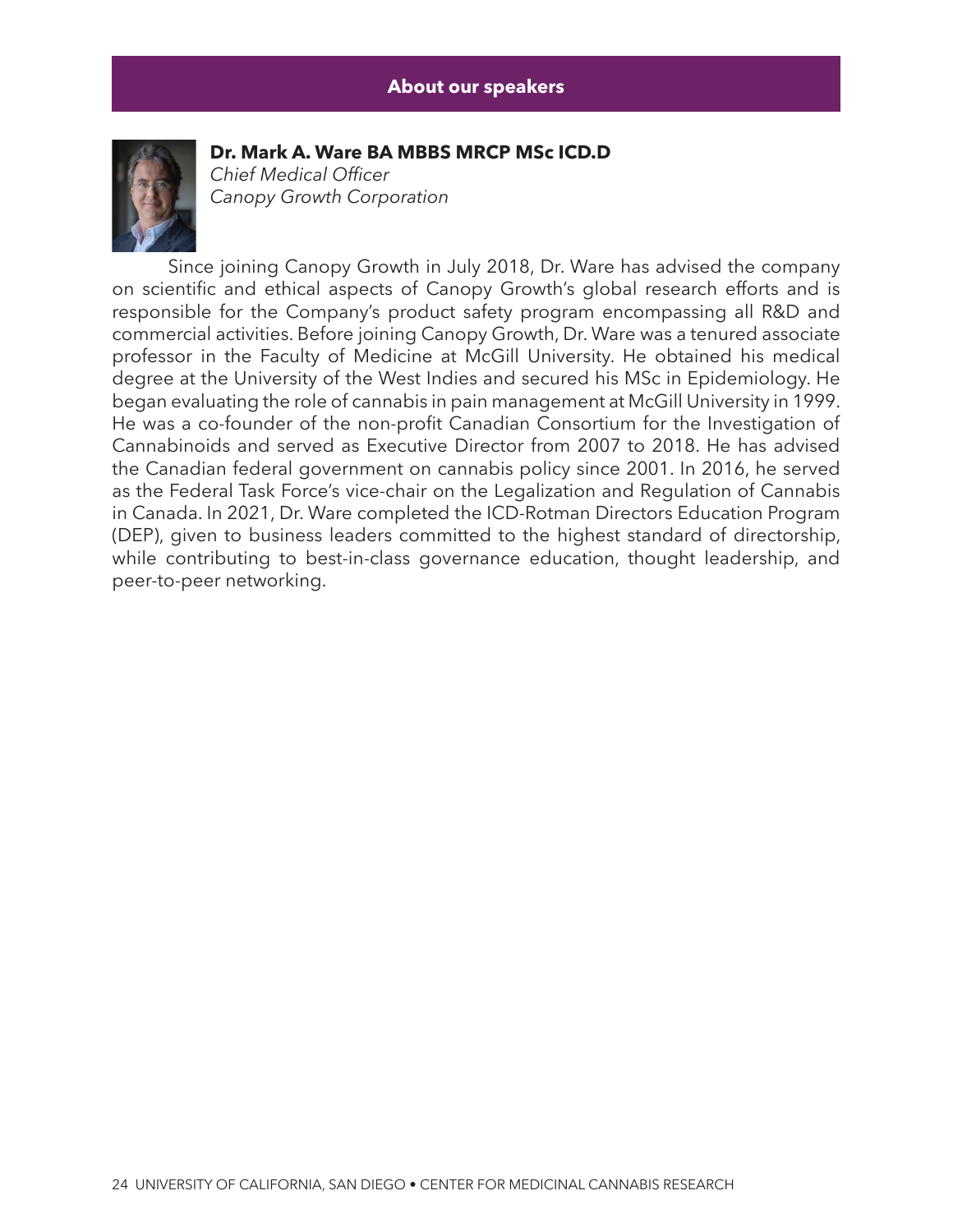#### **Orally Administered** *N***-Oleol Alanine Pretreatment Blocks Acute Morphine Withdrawl-Induced Conditioned Place Aversion and Attenuates Somatic Withdrawal Following Chronic Opiate Exposure in Rats**

Samantha M Ayoub<sup>1</sup>, Erin M. Rock<sup>1</sup>, Reem Smoum<sup>2</sup>, Cheryl L. Limebeer<sup>1</sup>, Marieka DeVeuno<sup>1</sup>, Raphael Mechoulam<sup>2</sup>, Linda A. Parker<sup>2.</sup>

- 1. Department of Psychology and Collaborative Neuroscience Program, University of Guelph, Guelph, ON Canada
	- 2. Institute of Drug Research, Medical Faculty, Hebrew University of Jerusalem, Jerusalem, Israel

**Introduction**: The endogenous N-acyl amino acid N-Oleoyl glycine (OlGly) reduces affective and somatic behaviours produced by withdrawal from acutely administered morphine in rats when delivered by intraperitoneal (i.p.) injection. However, OlGly is rapidly inactivated by amidases, limiting its therapeutic potential in clinical models. A methylated version of OlGly, named N-Oleoyl alanine (OlAla; HU595), was synthesized to increase the stability of this compound. Like OlGly, i.p. OlAla reduces naloxoneprecipitated acute morphine withdrawal behavioral responses through similar neural mechanisms (CB<sub>4</sub>R and PPARa), but can do so over a longer duration of time. Additionally, OlAla reduces several signs of somatic withdrawal behavior following treatment with chronic opiates, whereas OlGly is ineffective. Treatment with OlAla also blocks naloxone-precipitated elevations of heroin self-administration, and reverses some of the changes in brain and gut endocannabinoidome and gut microbiota induced by naloxone. Taken together, these data are consistent with the hypothesis that OlAla is a more stable compound, and suggests OlAla may be a more effective therapeutic option for treatment. To increase the translational appeal of using OlAla in clinical drug applications, the current experiments aimed to test whether oral OlAla pretreatment could also alter the behavioral effects of opiate withdrawal in rats.

**Methods**: In Experiment 1, place conditioning was used to determine if orally (intragastric gavage, i.g.) administered OlAla (5 mg/kg and 20 mg/kg) or its vehicle would reduce the establishment of an acute naloxone-precipitated morphine withdrawal induced conditioned place aversion. In Experiment 2, somatic withdrawal observations were conducted following chronic steady state heroin exposure (via minipumps) in rats pretreated with oral OlAla (5 mg/kg – 80 mg/kg, i.g.)

**Results**: In Experiment 1, pretreatment with oral 20 mg/kg OlAla, but not 5 mg/kg OlAla, blocked the establishment of a morphine withdrawal-induced conditioned place aversion. In Experiment 2, pretreatment with oral 5 mg/kg OlAla, but not other doses tested, reduced heroin withdrawal-induced abdominal contractions (p < 0.01) and diarrhea ( $p < 0.001$ ).

**Conclusions**: This study demonstrated a dose-specific reduction of withdrawal responses from chronic and acutely administered opiates by orally-administered OlAla, and suggests that oral OlAla could be effective in reducing opiate withdrawal in clinical populations. Given the dose-specific observations, we can speculate the loci of OlAla's effect on withdrawal behavior to be central for affective withdrawal, and peripheral for somatic withdrawal.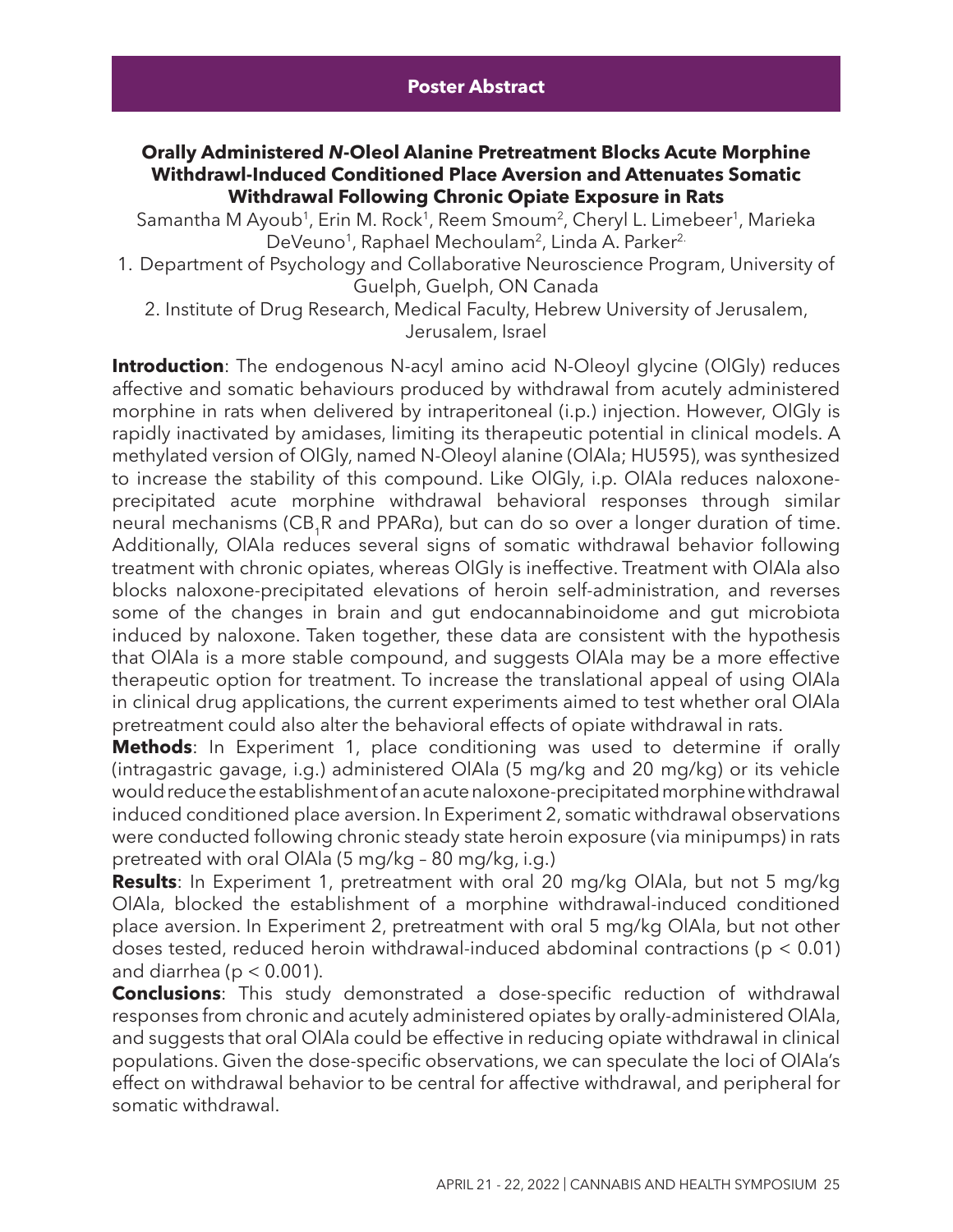#### **Cannabidiol Prevents Withdrawal Symptoms and Relapse to Nicotine Vapor in Rats**

Caitlin Crook; McKenzie Pavlich; Giordano de Guglielmo, PhD; Marsida Kallupi, PhD

**Rationale**: Preclinical models of voluntary nicotine electronic cigarette have shown that 3 weeks of daily (1 h) nicotine vapor self-administration produce addiction-like behaviors, including somatic signs of withdrawal, anxiety-like behavior, and relapselike behavior during abstinence. Cannabidiol (CBD) is known to modulate nicotinic receptor function. However, preclinical evaluation of its efficacy on nicotine vapor dependence is still lacking.

*Objectives*: The goal of this study was to test the preclinical efficacy of chronic CBD treatment by preventing nicotine vapor dependence, using measures of withdrawal, anxiety, and relapse.

**Methods**: Rats self-administered daily 0.5mg/ml of nicotine vapor in 1 h sessions via operant vapor chambers over 3 weeks. One group of rats received CBD injections (30 mg/kg/day) for 2 weeks, or its vehicle, starting after stable nicotine intake was achieved. The control group included rats that self-administered air vapor and received CBD or vehicle injections of sesame oil. Throughout the experiment, withdrawal, anxiety, and relapse induced by stress and cues associated to nicotine vapor were performed.

**Results**: CBD (30 mg/kg/day) prevented rats from exhibiting somatic signs of withdrawal and anxiety like behaviors during acute abstinence. In rats with a history of nicotine vapor self-administration, presentation of stress and stimuli predictive of drug availability reinstates drug seeking, triggering relapse. The animals that self-administered nicotine vapor and chronic treatment of CBD did not reinstate their behavior.

**Conclusions**: This preclinical study suggests that CBD treatment may be beneficial as a strategy to alleviate the withdrawal symptoms and relapse in animal models of nicotine vapor self-administration.

#### **Effects of Chronic CBD Treatment on Alcohol Dependence**

Giordano de Guglielmo, PharmD, PhD University of California, San Diego, San Diego, CA

Cannabis contains distinct non-psychoactive, non-addictive elements that may offer medical benefits and may be more readily amenable to therapeutic use. Cannabidiol (CBD) is a major candidate that has recently received attention for its potential to decrease drug and alcohol use. The currently approved medications for alcohol use disorder (AUD) have limited efficacy and significant side effects and are used by only 10% of patients with AUD. The development of novel and more effective medications for the treatment of AUD is a pressing medical need. The development of novel medications for the treatment of AUD is a pressing medical need. Preclinical studies have shown that chronic CBD treatment attenuated alcohol drinking and prevented the reinstatement of alcohol seeking induced by environmental cues and stress. However, these studies were performed in nondependent animals.

We used two different animal models to induce alcohol dependence in rats: the chronic intermittent ethanol vapor exposure (CIE) model and the recently developed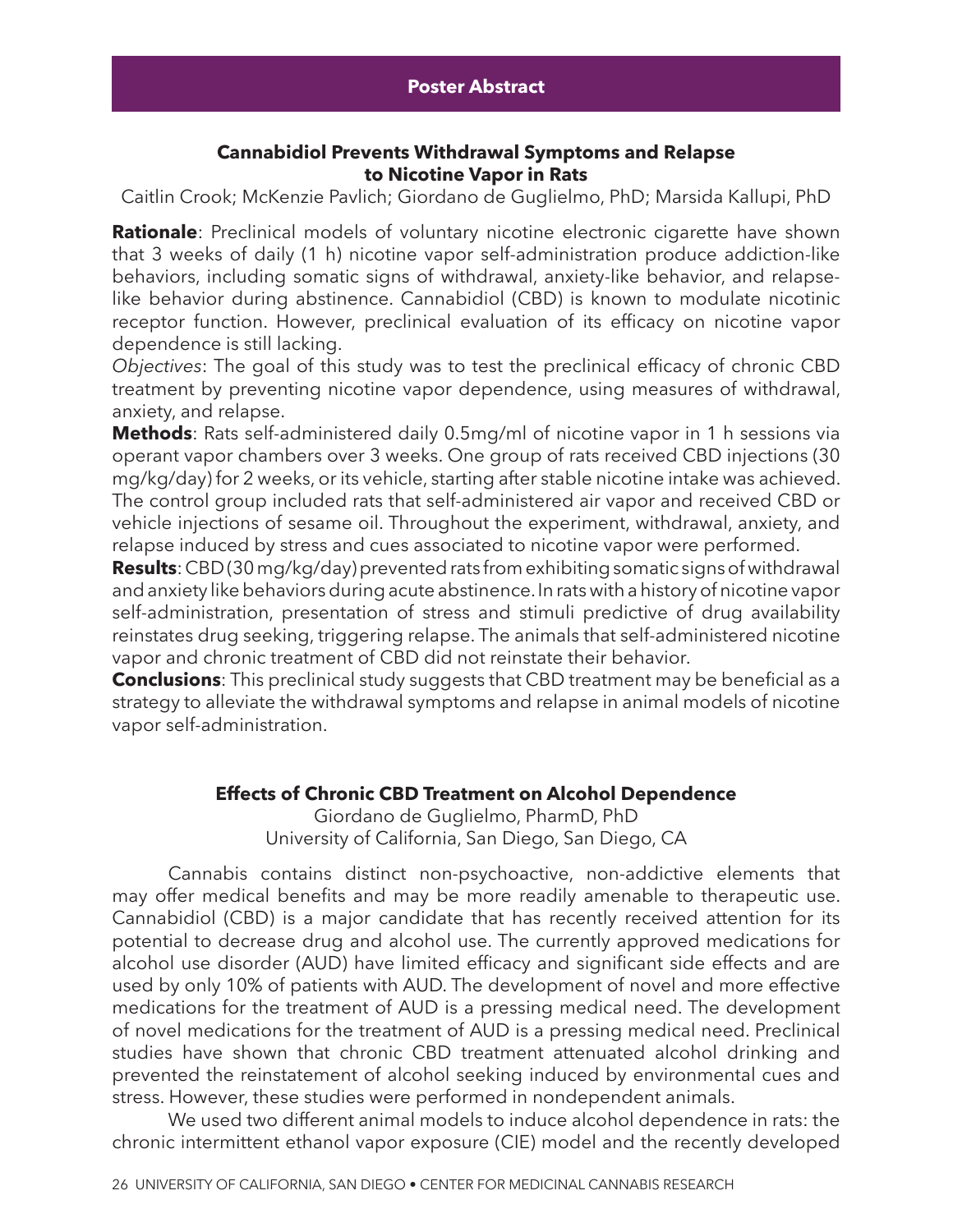ethanol vapor self-administration model (EVSA). The new EVSA model highlights the volitional aspects of alcohol dependence. The effects of chronic CBD treatment were evaluated in ethanol dependent rats by measuring their levels of alcohol intake, withdrawal-induced anxiety and hyperalgesia, somatic withdrawal signs and alcohol seeking.

We found that chronic CBD treatment prevented the escalation of alcohol intake and reduced withdrawal-induced anxiety, hyperalgesia, somatic withdrawal signs and alcohol seeking in animals made dependent through CIE. The treatment was also effective in reducing alcohol consumption in animals made dependent by EVSA. Finally, the animals treated with CBD showed decreased alcohol-induced neurodegeneration compared to control rats.

These results extend to the current literature and indicate a profile of potential benefit of CBD for the treatment of alcohol dependence.

#### **Short-term Residual Effects of Cannabis on Simulated Driving Performance**

Kyle F. Mastropietro, BS; Anya Umlauf, MS; David J. Grelotti, MD; Robert L. Fitzgerald, PhD; Igor Grant, MD; Thomas D. Marcotte, PhD University of California, San Diego, San Diego, CA

**Background**: Between periods of use, some heavy cannabis consumers may display selective cognitive deficits ("residual effects"), particularly in memory and attention, which usually resolve within 30 days. Whether such deficits are seen in real-world behaviors, such as driving, is largely unexamined, with one study (Dahlgren et al., 2020; n = 44) finding that a subset of users with an earlier age of onset of regular use exhibited decrements in simulated driving performance during a short period of non-use, whereas another study found users performed better than non-users on a simulation (Brooks-Russell et al., 2021;  $n = 85$ ). The current study sought to further examine whether non-acute, short-term residual effects of cannabis are seen in driving simulator performance during abstinence and are associated with use history or key demographic factors.

**Methods**: 191 healthy cannabis users with a wide range of use patterns completed a 25-minute drive on a high-fidelity driving simulator following at least 48 hours of abstinence. The simulation included both urban and rural driving segments, and common real-world traffic challenges (e.g., making a left turn across incoming traffic). The main outcome was the Composite Drive Score (CDS), a global measure of driving performance comprised of key variables, including standard deviation of lateral position (SDLP, i.e., swerving), a divided attention task during the drive, and car following abilities (Marcotte et al., 2022).

**Results**: Participants were abstinent for a mean of 5.35 days (SD = 5.87), with heavier use intensity over the previous six months predicting shorter abstinence periods  $(r = -.17, p = .035)$ . CDS was unrelated to indicators of past cannabis use, including cannabis use intensity over the previous six months, days of abstinence, blood THC and related cannabinoid concentrations, and age of use onset, nor with demographic variables including gender, age, and level of education (all ps > .10). In addition, none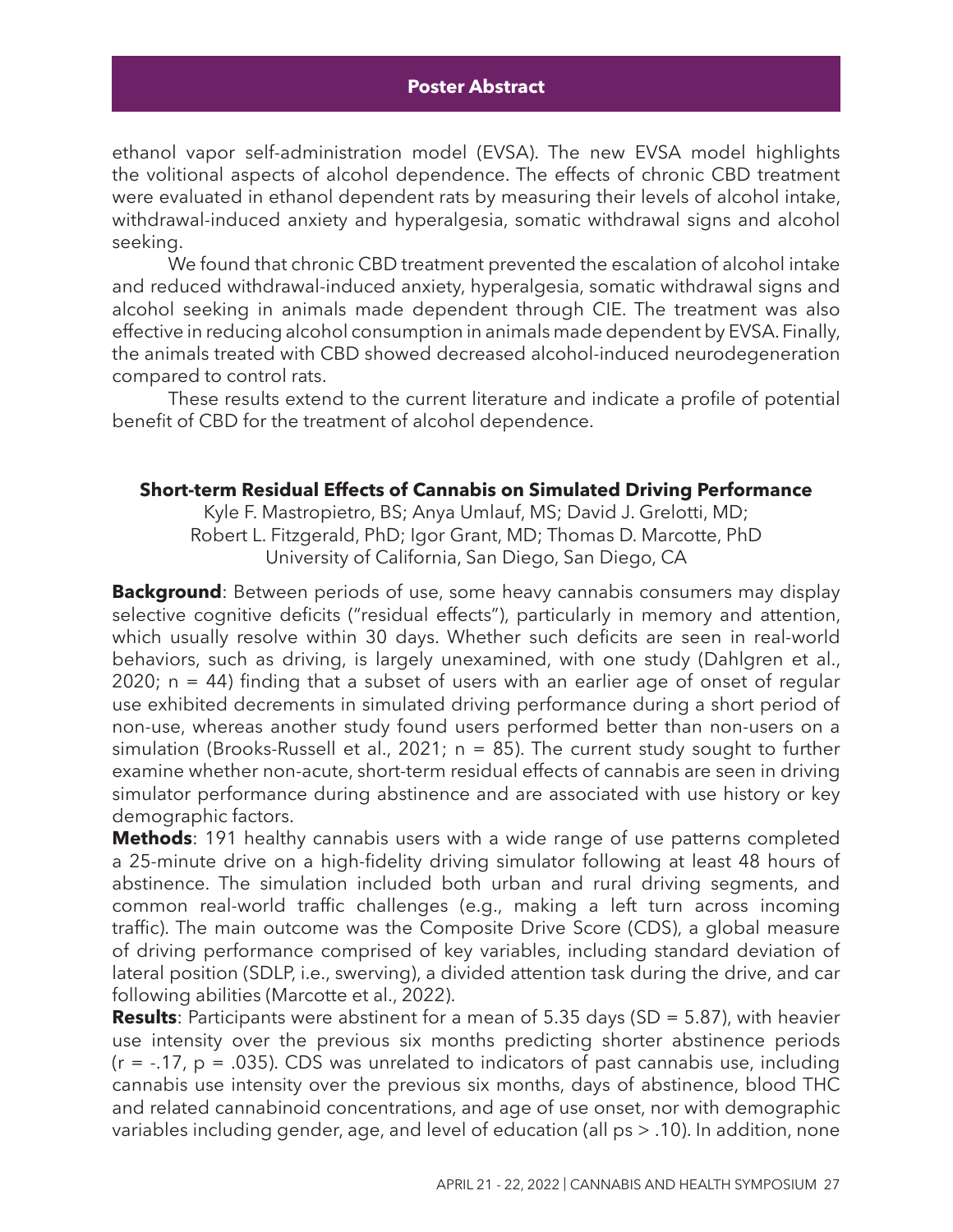of the components comprising the CDS (e.g., SDLP and car following) were related to indicators of past use or any demographic variables (all ps > .10).

**Conclusions**: The current study, the largest study of its kind to date, did not find evidence of a relationship between chronic cannabis use and decrements in simulated driving performance during short periods of cannabis abstinence, suggesting that the shortterm residual cognitive effects of cannabis might not translate directly to reductions in some overlearned behaviors, such as driving. Future studies would benefit from inclusion of a non-cannabis-using comparison group.

#### **Exploring Avenues for Cannabis Plant Improvement: from Virus Disease Management to the Control of THC Production by Non-transgenic, Viral Vector-based Approaches**

James Ng

Department of Microbiology and Plant Pathology, University of California, Riverside, USA

Hemp/cannabis plants can be infested by a host of phytophagous insects, including those that can stealthily feed on specific cell contents and tissues, i.e., sucking piercing insects in the order Hemiptera (e.g., aphids, whiteflies, and leafhoppers), and others whose feeding activities can result in disproportional decimation of whole cells and tissues, e.g., Acari (mites) and Thysanoptera (thrips). Insects can also inflict damages on the plants by transmitting specific viruses. However, as an underutilized crop that hitherto has received relatively less support in the form resources and attention compared to other agronomic crops, information on the viruses and other diseases and disease etiologies that negatively impact cannabis plant production have been limited. To date, a small but important number of viruses that infect cannabis plants have been identified and several of them are prevalent in California. Other known and yet to be identified viruses are expected to appear as the cultivation of cannabis plants increases throughout the State. Therefore, it is imperative to establish a rapid and robust early detection system as this is one of the best approaches towards managing the rapid spread of readily transmissible diseases. Nucleic acid amplification-based and immuno-based technologies such as PCR and ELISA, respectively, are efficient diagnostic tools for detecting known viruses, while shotgun and high throughput sequencing techniques are useful for identifying unknown viruses. We have experience working with a number of viruses known to infect cannabis and will highlight the results obtained using several different diagnostic methods.

Studies have found that some commercial hemp varieties selected for high levels of cannabidiol (CBD) production may contain illegal levels of *delta-9 tetrahydroxycannabinol* (THC). Administering CBD products adulterated with unknown levels of THC may result in inconsistent treatment outcomes and subject patients to unknown risks. Although THC can be eliminated from hemp/cannabis plants through conventional breeding and genetic engineering, these approaches are often timeconsuming and hampered by labor-intensive procedures. We have developed the cloned infectious cDNA of lettuce chlorosis virus (LCV) (family *Closteroviridae*), a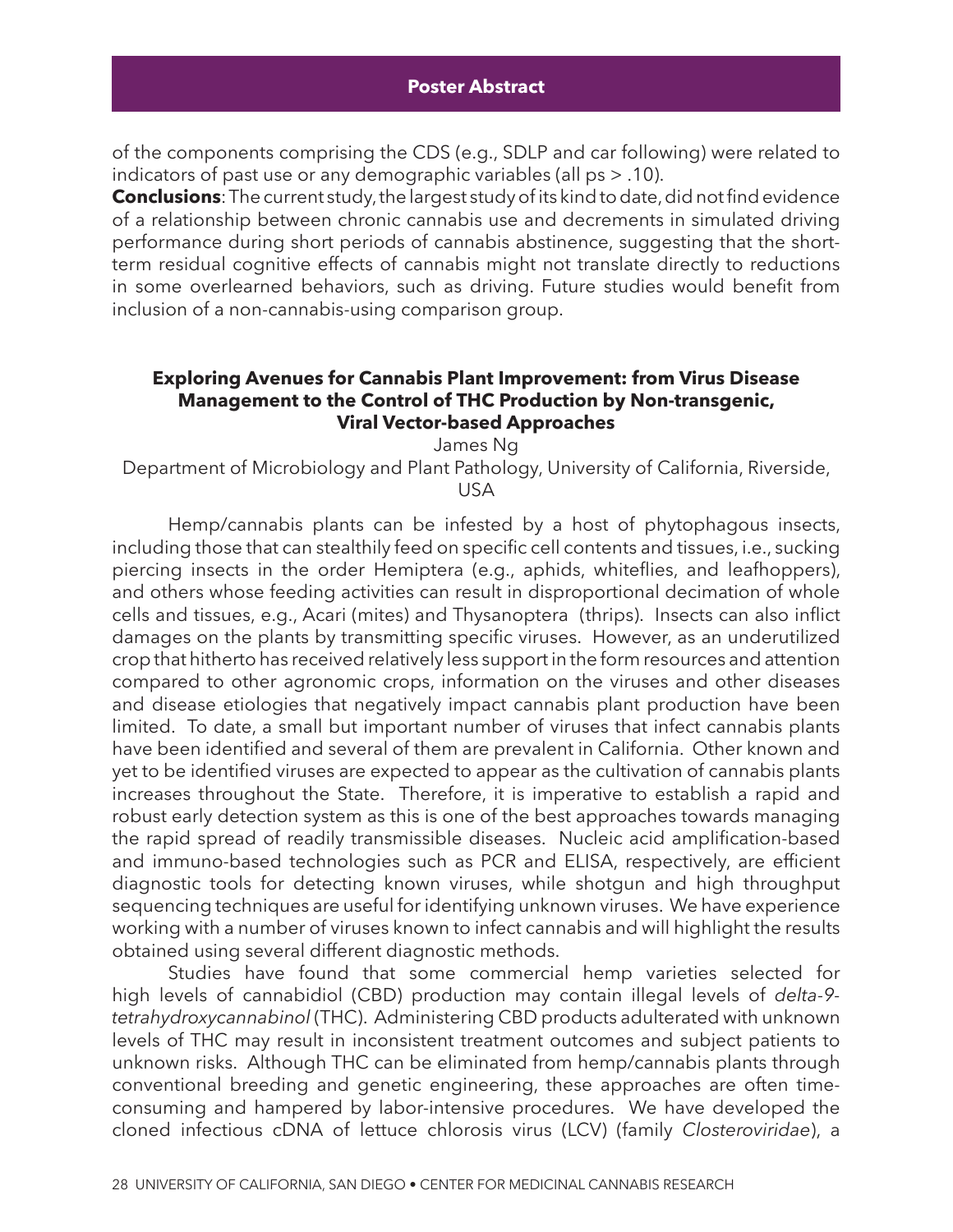whitefly transmitted virus isolated from lettuce plants in Southern California (https:// doi.org/10.1016/j.virusres.2012.08.010). Recently, LCV has also been found to infect hemp/cannabis plants (https://dx.doi.org/10.3390%2Fv11090802). Using the infectious clone of LCV and that of other closely related viruses, we have gained valuable insights into the molecular biology and functions of these viruses. This knowledge is essential in supporting the development of a viral vector-based, transgenesis-free biotechnology platform for synthetic biology and RNA interference-driven applications aimed at benefitting plant growth and development – e.g., from understanding the biosynthesis mechanisms of CBD and other cannabinoids to modifying plant biology to enhance CBD and/or THC production. This poster provides a proof-of-concept example of how a viral vector-based approach can be used to effectively control THC production in hemp/cannabis plants or consistently reduce its levels to below the legal limits appropriate for use within the health system.

#### **Cannabis Use May Attenuate Neurocognitive Performance Deficits Resulting from Methamphetamine Use Disorder**

Jeffrey M. Rogers, BS<sup>1</sup>; Igor Grant, MD<sup>2</sup>; Maria Cecilia G. Marcondes<sup>3</sup>, PhD, Erin E. Morgan<sup>2</sup>, PhD, Mariana Cherner, PhD<sup>2</sup>, Ronald J. Ellis MD, PhD<sup>2,4</sup>, Scott L. Letendre,  $MD<sup>2,5</sup>$ , Robert K. Heaton<sup>2</sup>, PhD, Jennifer E. Iudicello, PhD<sup>2</sup>

1San Diego State University/University of California San Diego Joint Doctoral Program in Clinical Psychology, San Diego, CA

2Department of Psychiatry, University of California San Diego, San Diego, CA 3San Diego Biomedical Research Institute, San Diego, CA

4Department of Neurosciences, University of California San Diego, San Diego, CA 5Department of Medicine, University of California San Diego, San Diego, CA

**Background**: Methamphetamine and cannabis are two widely used substances with complex and possibly opposing effects on the central nervous system. While methamphetamine use has been associated with neurocognitive (NC) deficits, evidence of the NC effects of chronic cannabis use is mixed, and findings regarding their combined effects are inconclusive. We aimed to compare global and domain NC performance in people with lifetime cannabis or methamphetamine use disorder diagnoses, or both, relative to people without either of these diagnoses.

**Methods**: 423 (71.9% male) participants, stratified by lifetime cannabis (C-/C+) and methamphetamine (M-/M+) DSM-IV abuse/dependence were categorized into four study groups: C-M- (n=170), C+M- (n=59), C-M+, (n=78) and C+M+ (n=116), and completed a comprehensive neuropsychological, substance use, and psychiatric assessment. Global and domain NC performance (i.e., T-scores) and impairment (i.e., deficit scores) were examined using multiple linear regression and multiple logistic regression, respectively, controlling for relevant covariates that differed between the study groups and may impact cognition. Methamphetamine and cannabis use characteristics were also considered in similar models restricted to the M+ (n=194) and C+ (n=175) groups, respectively.

**Results**: Globally, C+M+ did not perform significantly better or worse than C-M- or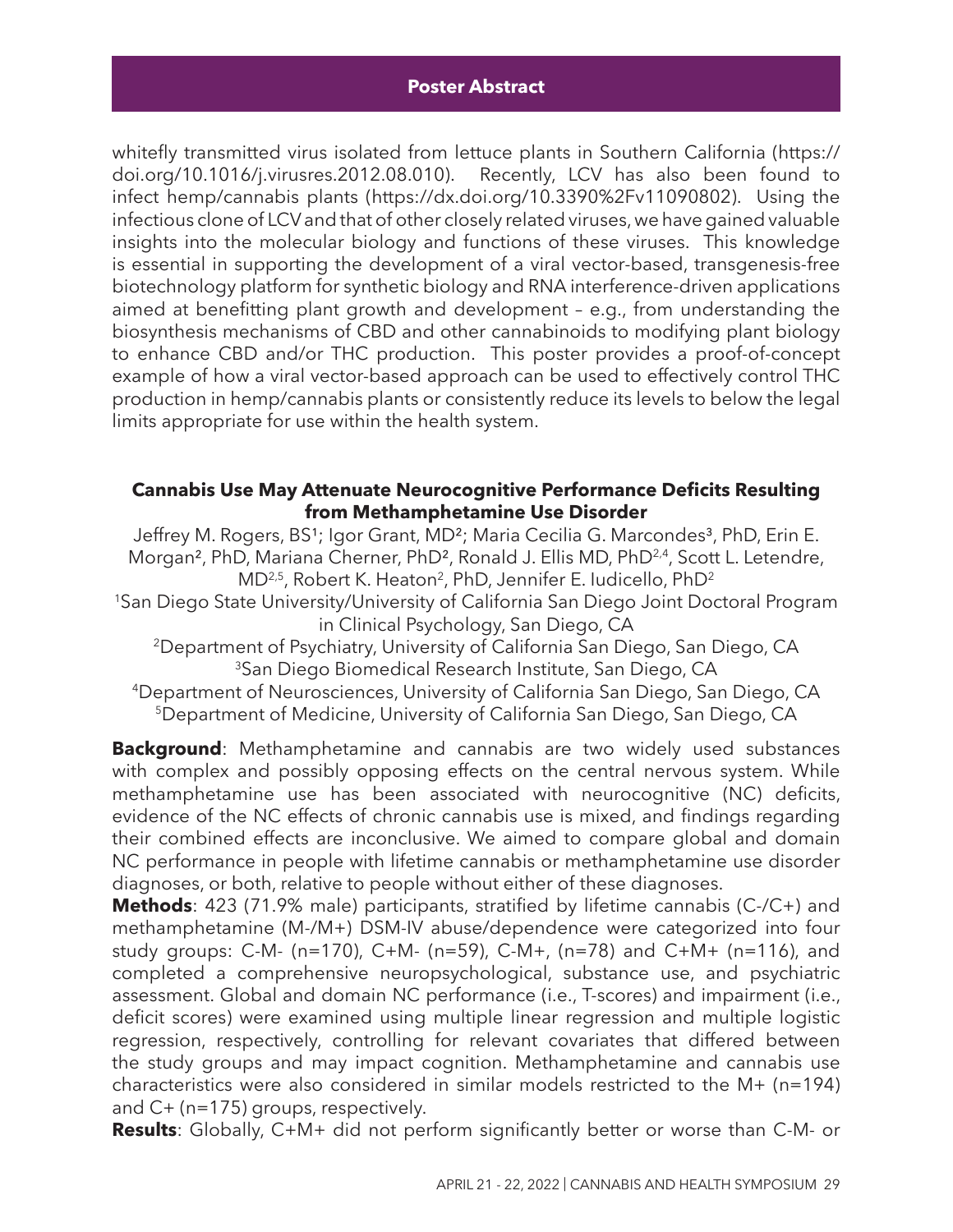C+M-. C+M+ performed significantly better than C-M+ globally ( $M_{\text{diff}}$ =3.58) and on measures of executive function ( $M_{diff}$ =2.91), speed of information processing  $(M_{diff}=3.40)$ , learning  $(M_{diff}=4.92)$ , recall  $(M_{diff}=4.47)$ , and working memory  $(M_{diff}=4.79)$ . C+M- did not perform significantly worse than C-M- on NC domain measures. C+M+ also displayed lower odds of domain impairment than C-M+ for speed of information processing (OR=0.28), learning (OR=0.49), and recall (OR=0.42), as well as for global impairment (OR=0.27). C+M- displayed lower odds of executive impairment than C+M+ (OR=0.41), but C-M- did not display lower likelihoods of impairment than C+M+. C+M+ and C+M- differed significantly in their cannabis initiation age ( $M_{diff}$ =-2.0), cumulative density of use ( $M_{diff}$ =1.0), and age at first diagnosis ( $M_{diff}$ =-2.7). Between C+M+ and C+M-, younger age at first diagnosis may partially account for differences in learning and recall performance. Methamphetamine use characteristics did not appear to account for differences in NC performance or impairment between M+C+ and M+C-. Younger age at first diagnosis, younger age at first use, and greater cumulative density of methamphetamine use were associated with poorer NC performance.

**Conclusions**: While methamphetamine use has been shown to confer risk for NC decline, cannabis use does not appear to exacerbate this risk. Concurrent cannabis use may provide some protection against NC deficits precipitated by methamphetamine use disorder.

#### **Gut Barrier Dysfunction Associated with Diet-Induced Obesity is Exacerbated in Mice With Conditional Deletion of Cannabinoid Receptor Subtype-1 in the Intestinal Epithelium**

Mark B. Wiley, Nicholas V. DiPatrizio, Division of Biomedical Sciences, School of Medicine, University of California-Riverside, Riverside, CA, USA

**Introduction**: The gut barrier is essential for providing protection from pathogens that can enter our body from the digestive tract, and its function is dysregulated in several pathologies that include diet-induced obesity (DIO) and inflammatory bowel diseases (i.e., leaky gut). Studies from our lab and others suggest that the endocannabinoid (eCB) system in the gut is dysregulated in DIO and participates in gut barrier function; however, specific molecular mechanisms involved in these processes and whether the eCB system serves a protective or detrimental role in gut barrier integrity is unclear. We used our novel transgenic mouse that is conditionally deficient in CB1Rs in the intestinal epithelium to directly address these gaps in our understanding of roles that CB1Rs play in gut barrier function in health and disease. We tested the hypothesis that *signaling at cannabinoid receptor subtype-1 (CB1R) in the intestinal epithelium provides protection from diet-induced gut barrier dysfunction.*

**Methods**: Mice conditionally deficient in CB1Rs in the intestinal epithelium (intCB<sub>1</sub>-/-) and control mice (intCB<sub>1</sub>+/+) were placed on a (*i*) low-fat/no-sucrose control diet or (*ii*) obesogenic high-fat/high-sucrose diet for 8 weeks. Levels of eCBs and related lipids in the large intestinal epithelium, and activity of their biosynthetic and degradative enzymes, were quantitated via LC/MS methods after completion of the study. Paracellular permeability was tested in vivo throughout development of DIO, and analysis of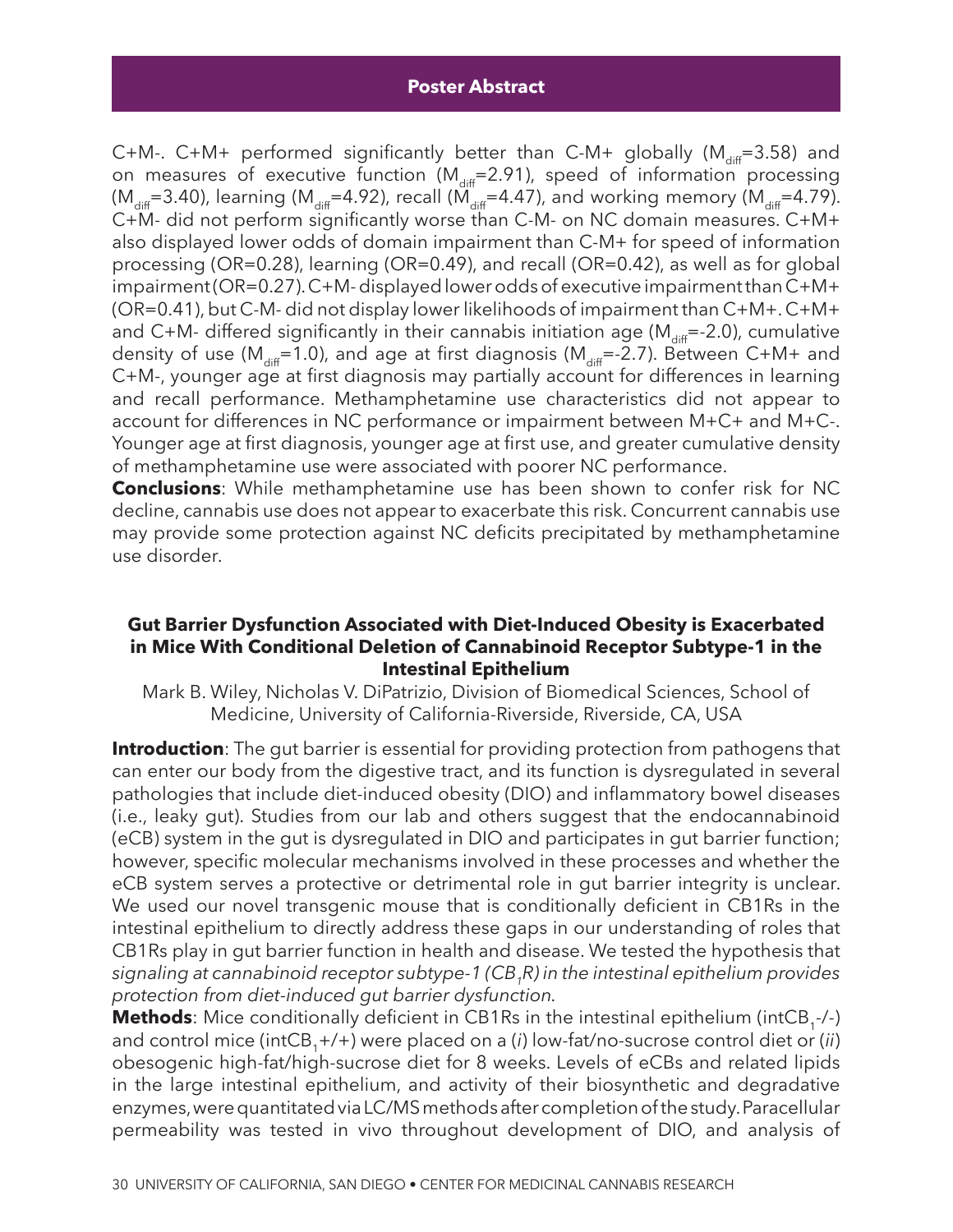changes in expression of genes for gut barrier components and inflammatory markers in the large intestinal epithelium was performed via NanoString analysis.

**Results**: When compared to lean mice, DIO mice had reduced levels of the eCB, 2-arachidonoyl*-sn-glycerol* (2-AG), and several other monoacylglycerol species in the large intestinal epithelium due to reduced activity of their biosynthetic enzymes. Furthermore, paracellular permeability in the large intestine was increased during development of DIO, an effect that was exacerbated in intCB<sub>1</sub>-/- mice. Moreover, intCB<sub>1</sub>-/- mice displayed a reduction in expression of genes for tight junction proteins in parallel with an increase in expression of inflammatory-related molecules in the large intestinal epithelium.

**Conclusions**: DIO is associated with downregulation of eCB production in the large intestine and a compromised gut barrier that is exacerbated in the absence of local CB<sub>4</sub>Rs, which suggests that CB<sub>4</sub>Rs in the intestinal epithelium serve a protective role in gut barrier function. These signaling pathways may be a target for cannabinoid-based therapeutics aimed at improving gut barrier function and inflammation in DIO. Future studies will examine the impact of cannabis exposure on gut barrier function in health and disease.

### **Cannabidiol (CBD) Reduced Arterial Blood Pressure and Body Mass and Improved Insulin Resistance During Metabolic Syndrome in OLETF Rats**

Jessica N. Wilson, M.S.<sup>1</sup>, Mark Mascal, Ph.D<sup>2</sup>, Robert Fitzgerald, Ph.D<sup>3</sup>, Nicholas DiPatrizio, Ph.D<sup>4</sup>, Rudy M. Ortiz, Ph.D<sup>1</sup>

1. Department of Molecular and Cell Biology, School of Natural Sciences, University of California, Merced, CA, USA

2. Department of Chemistry, University of California Davis, 95616, Davis, CA, USA.

- 3. Department of Pathology, University of California, 10300 Campus Point Drive, Suite 150, San Diego, CA 92121, USA.
- 4. Department of Biomedical Sciences, University of California, 1126 Webber Hall 900 University Ave. Riverside, CA, 92521, USA.

Funding generously provided by Center for Medical Cannabis Research 2020 Pilot Grant awarded to RMO.

**Background**: Cardiovascular disease (CVD) is the leading cause of death in the U.S. and a primary outcome of metabolic syndrome (MetS). MetS is diagnosed by the presentation of at least 3 of the 6 cluster conditions: 1) abdominal obesity, 2) atherogenic dyslipidemia, 3) elevated arterial pressure, 4) glucose intolerance  $\pm$  insulin resistance, 5) pro-inflammatory state and 6) prothrombotic state. Pinpointing the root cause of these conditions individually is difficult but identification of treatments which potentially affect multiple conditions of MetS has greater potential to ameliorate lateronset CVD. The therapeutic potential of cannabidiol (CBD) is widely recognized for powerful anti-inflammatory and antioxidative properties, which have been shown to be cardioprotective. However, these effects have not been probed in the context of MetS. **Methods**: A cohort of 14-week-old Otsuka Long-Evans Tokushima Fatty (OLETF) rats were administered 175mg/kg CBD extract by oral gavage for 5 weeks (CBD; n=8).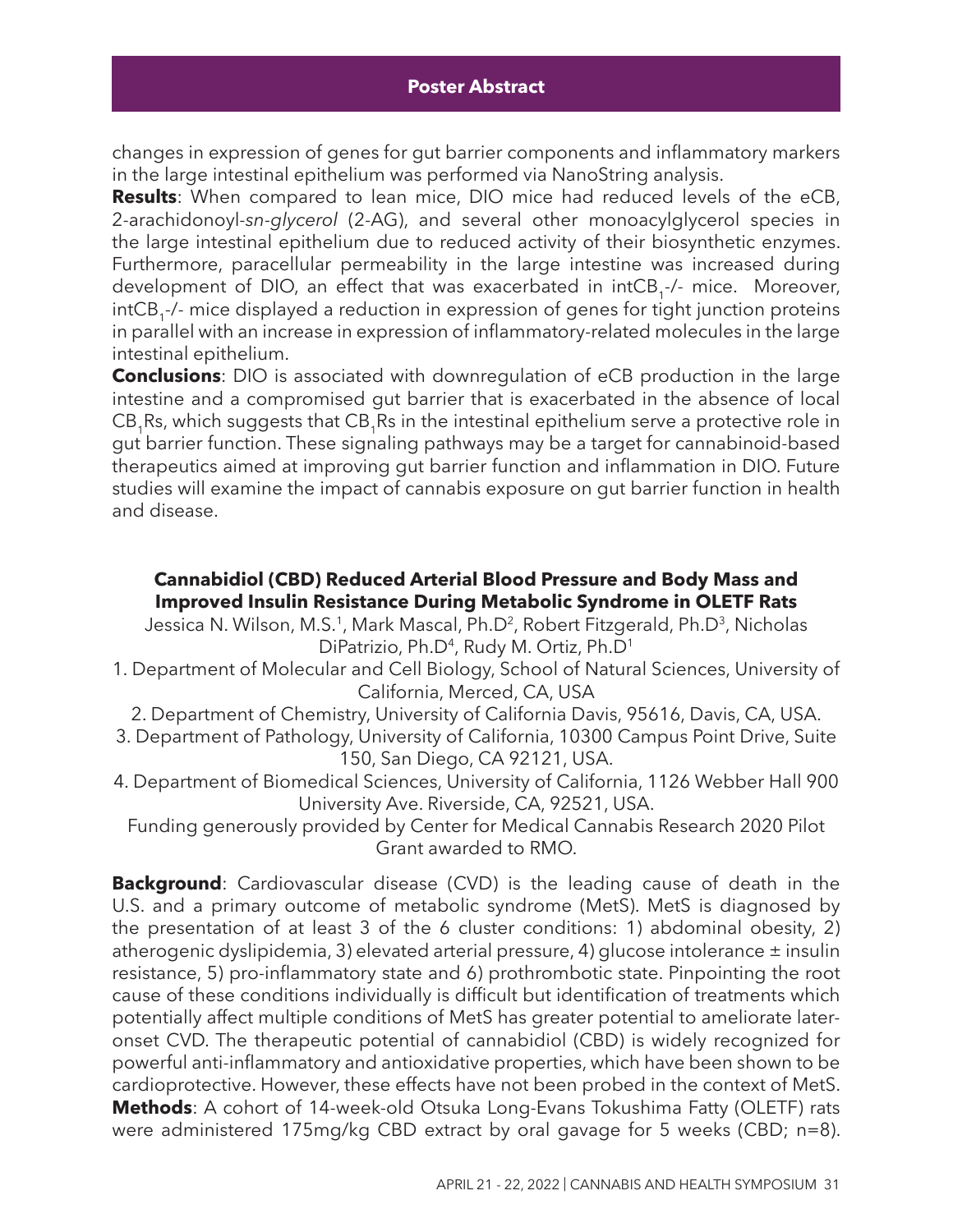Animals were fed ad *libitum* and monitored alongside vehicle-treated OLETF (OLETF; n=8) and vehicle-treated Long-Evans Tokushima Otsuka (LETO) rats, the lean-strain controls (LETO; n=8). Rats were implanted with blood pressure monitors [DSI; HD-S10] at 12 weeks. An oral glucose tolerance test (oGTT) was performed after 5 weeks of treatment.

**Results**: CBD reduced arterial pressure within the first week of dosing (6±1.4mmHg; 4.1%; p<0.05 vs. OLETF control) and, after 5 weeks, by 9.7±1.7mmHg (6.5%; p<0.05 vs. OLETF) from baseline. CBD blunted body mass gain and reduced abdominal adiposity by 39% (p<0.0001) compared to untreated OLETF. Following 5 weeks of CBD, glucose absorption (AUC<sub>glucose</sub> 10 minutes after glucose bolus) was reduced 21% (p<0.01) and enhanced uptake (slope 60 minutes to 120 minutes after glucose bolus) by 160% (p<0.05). However, neither glucose response overall nor static fasting blood glucose were improved following 5 weeks of CBD treatment. On the other hand, Insulin response  $(AUC<sub>inout</sub>)$  was reduced 77% (p<0.0001) compared to OLETF, which ultimately resulted in the overall reduction of calculated insulin resistance index (IRI) of 79% (p<0.0001). Moreover, CBD treatment reduced fasting plasma insulin by 76% compared to OLETF (p<0.001). The noteworthy loss of adiposity by CBD likely contributed to the 59% (p<0.0001) reduction of circulating plasma leptin.

**Conclusions**: A chronic, high dose of CBD may ameliorate hypertension by improving multiple cluster factors of MetS, including insulin resistance, which are strongly associated with abdominal adiposity.